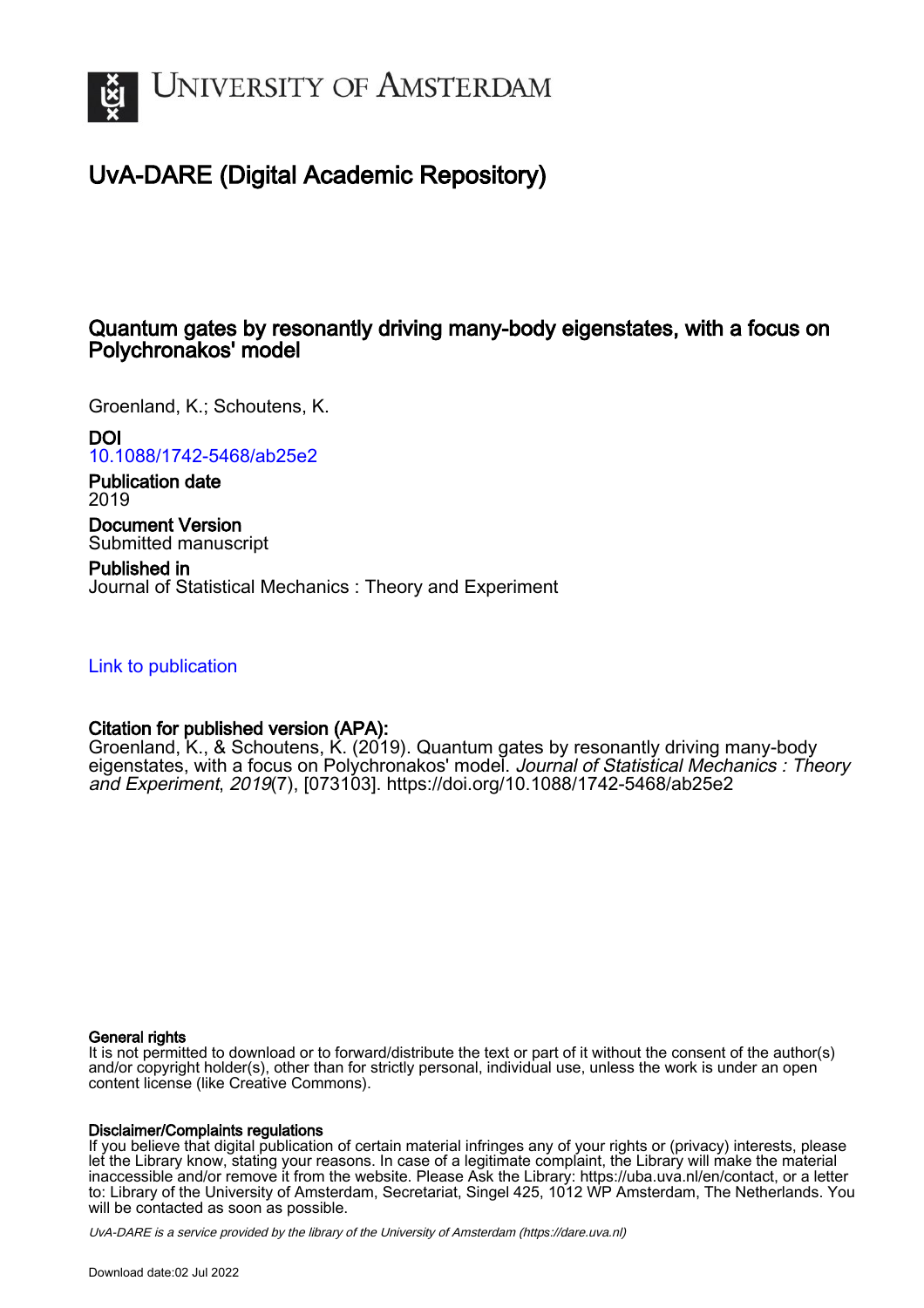# Quantum gates by resonantly driving many-body eigenstates, with a focus on Polychronakos' model

Koen Groenland<sup>1,2,3</sup> and Kareljan Schoutens<sup>1,2</sup>

18 January 2019

<sup>1</sup> QuSoft, Science Park 123, 1098 XG Amsterdam, the Netherlands

2 Institute of Physics, University of Amsterdam, Science Park 904, 1098 XH Amsterdam, the Netherlands

<sup>3</sup> Centrum Wiskunde en Informatica (CWI), Science Park 123, 1098 XG Amsterdam, the Netherlands

Contact: koen.groenland@gmail.com

#### Abstract

Accurate, nontrivial quantum operations on many qubits are experimentally challenging. As opposed to the standard approach of compiling larger unitaries into sequences of 2-qubit gates, we propose a protocol on Hamiltonian control fields which implements highly selective multiqubit gates in a strongly-coupled many-body quantum system. We exploit the selectiveness of resonant driving to exchange only 2 out of  $2^N$  eigenstates of some background Hamiltonian, and discuss a basis transformation, the eigengate, that makes this operation relevant to the computational basis. The latter has a second use as a Hahn echo which undoes the dynamical phases due to the background Hamiltonian. We find that the error of such protocols scales favourably with the gate time as  $t^{-2}$ , but the protocol becomes inefficient with a growing number of qubits N. The framework is numerically tested in the context of a spin chain model first described by Polychronakos, for which we show that an earlier solution method naturally gives rise to an eigengate. Our techniques could be of independent interest for the theory of driven many-body systems.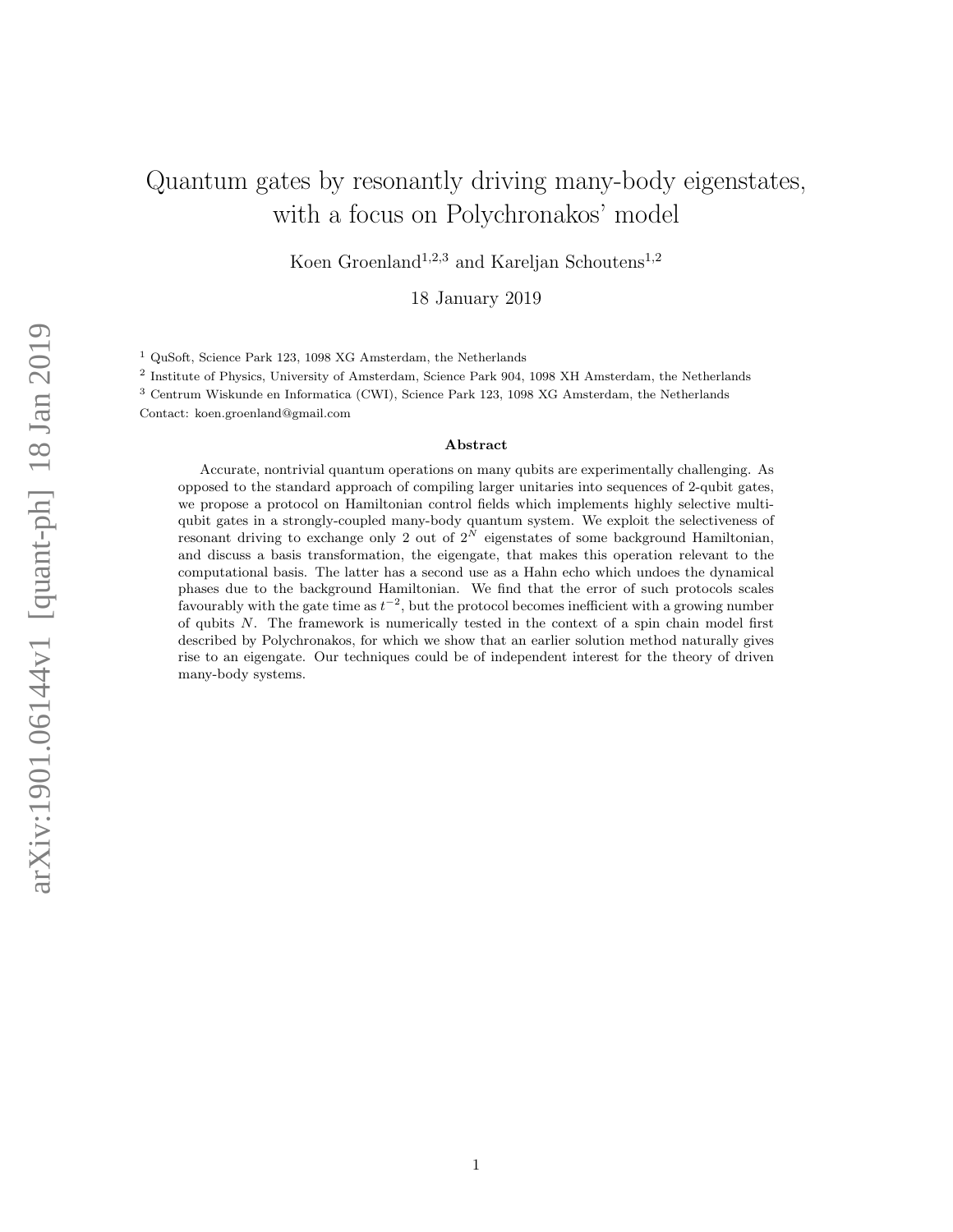# Contents

| $\mathbf{1}$ | Introduction                                                                                                                                                                                                                          | 3               |  |  |  |  |  |  |  |
|--------------|---------------------------------------------------------------------------------------------------------------------------------------------------------------------------------------------------------------------------------------|-----------------|--|--|--|--|--|--|--|
|              | 1.1                                                                                                                                                                                                                                   | $\overline{4}$  |  |  |  |  |  |  |  |
|              | 1.2                                                                                                                                                                                                                                   | $\overline{5}$  |  |  |  |  |  |  |  |
| $\mathbf{2}$ | Mapping the computational basis to eigenstates                                                                                                                                                                                        | $\mathbf{5}$    |  |  |  |  |  |  |  |
|              | 2.1                                                                                                                                                                                                                                   | $5\overline{)}$ |  |  |  |  |  |  |  |
|              | 2.2                                                                                                                                                                                                                                   | $6\phantom{.}6$ |  |  |  |  |  |  |  |
|              | Eigengates for resonantly driven transitions $\ldots \ldots \ldots \ldots \ldots \ldots \ldots \ldots$<br>2.3                                                                                                                         | 6               |  |  |  |  |  |  |  |
| $\bf{3}$     | Resonant driving                                                                                                                                                                                                                      | $\overline{7}$  |  |  |  |  |  |  |  |
|              | 3.1                                                                                                                                                                                                                                   | $\overline{7}$  |  |  |  |  |  |  |  |
|              | Driving in a many-body system $\dots \dots \dots \dots \dots \dots \dots \dots \dots \dots \dots \dots \dots$<br>3.2                                                                                                                  | 8               |  |  |  |  |  |  |  |
|              | 3.3                                                                                                                                                                                                                                   | 8               |  |  |  |  |  |  |  |
|              | Putting it all together: Resonantly driven multi-qubit gates<br>3.4                                                                                                                                                                   | 10              |  |  |  |  |  |  |  |
|              | 4 Polychronakos' model                                                                                                                                                                                                                | 11              |  |  |  |  |  |  |  |
|              | 4.1                                                                                                                                                                                                                                   | 12              |  |  |  |  |  |  |  |
|              | 4.2                                                                                                                                                                                                                                   | 12              |  |  |  |  |  |  |  |
|              | 4.3<br>Tracking dynamical phases experience is a series of the series of the series of the series of the series of the series of the series of the series of the series of the series of the series of the series of the series of th | 14              |  |  |  |  |  |  |  |
| 5            | Numerical results                                                                                                                                                                                                                     |                 |  |  |  |  |  |  |  |
|              | 5.1                                                                                                                                                                                                                                   | 14              |  |  |  |  |  |  |  |
| 6            | Discussion and summary of results                                                                                                                                                                                                     | 17              |  |  |  |  |  |  |  |
| 7            | Conclusion<br>18                                                                                                                                                                                                                      |                 |  |  |  |  |  |  |  |
|              | A An intuitive picture of the halfway-inversion                                                                                                                                                                                       | 21              |  |  |  |  |  |  |  |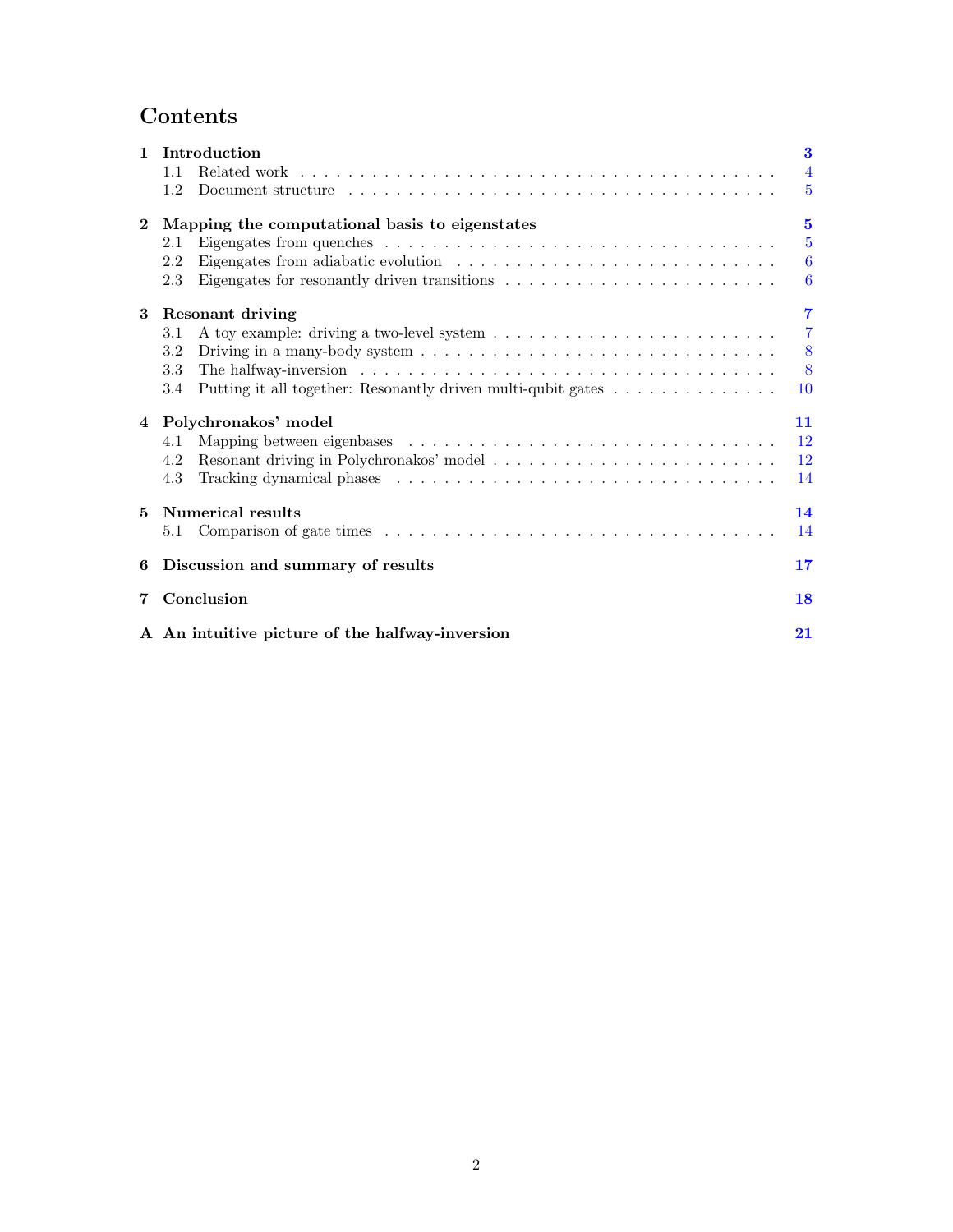### <span id="page-3-0"></span>1 Introduction

Resonant driving techniques are well-known in atomic physics, where they are used to populate specific orbitals [\[1,](#page-18-1)[2\]](#page-18-2), and in experimental quantum information processing, where they are exploited to form quantum gates on one or two qubits [\[3](#page-18-3)[–6\]](#page-18-4). When a pair of eigenstates with a unique energy gap is resonantly driven for an appropriate amount of time, the unitary time-evolution operator, in the asymptotic limit of increasingly weak driving, approaches the form

<span id="page-3-1"></span>
$$
\mathbf{iSWAP}_{t_1,t_2} = \begin{pmatrix} \cdot & & & \\ & 0 & \dots & 1e^{i\alpha} \\ & \vdots & \ddots & \vdots \\ & 1e^{i\beta} & \dots & 0 \end{pmatrix} . \tag{1}
$$

Here, all diagonal entries are 1, except in the subspace spanned by the resonant states, which we denote by  $t_1$  and  $t_2$ .

We observe that this is very similar to frequently encountered many-qubit gates in quantum information processing, such as the universal Toffoli gate (a bitflip  $\sigma^x$  on a target qubit if and only if two control qubits are in the state  $|1\rangle$ ) and Fredkin gate (swapping the states of two target qubits, if and only if a control qubit is  $|1\rangle$ ). Both gates also have the property that all diagonal entries are 1, except in a two-dimensional subspace:

|                               |     | 000            | 001              | 010            | 011      | 100              | 101              | 110              | 111            |  |
|-------------------------------|-----|----------------|------------------|----------------|----------|------------------|------------------|------------------|----------------|--|
|                               | 000 | 1              | $\theta$         | $\theta$       | $\theta$ | $\theta$         | $\overline{0}$   | $\theta$         | $\overline{0}$ |  |
|                               | 001 | $\theta$       | 1                | $\theta$       | $\theta$ | $\theta$         | $\theta$         | $\theta$         | $\theta$       |  |
|                               | 010 | $\theta$       | $\theta$         | 1              | $\theta$ | $\theta$         | $\theta$         | $\theta$         | $\theta$       |  |
| $iSWAP_{110,111} = Toffoli =$ | 011 | $\theta$       | $\theta$         | $\theta$       | 1        | $\theta$         | $\theta$         | $\theta$         | $\theta$       |  |
|                               | 100 | $\theta$       | $\theta$         | $\theta$       | $\theta$ | 1                | 0                | $\theta$         | $\theta$       |  |
|                               | 101 | $\Omega$       | $\theta$         | $\theta$       | $\theta$ | $\theta$         | 1                | 0                | $\theta$       |  |
|                               | 110 | $\theta$       | $\theta$         | $\theta$       | $\theta$ | $\theta$         | $\theta$         | $\theta$         | $\mathbf{1}$   |  |
|                               | 111 | $\overline{0}$ | $\overline{0}$   | $\overline{0}$ | $\theta$ | $\boldsymbol{0}$ | $\overline{0}$   | 1                | $\overline{0}$ |  |
|                               |     |                |                  |                |          |                  |                  |                  |                |  |
|                               |     | 000            | 001              | 010            | 011      | 100              | 101              | 110              | 111            |  |
|                               | 000 | 1              | $\theta$         | $\theta$       | $\Omega$ | $\theta$         | $\overline{0}$   | $\theta$         | $\theta$       |  |
|                               | 001 | $\theta$       | 1                | $\theta$       | $\Omega$ | $\theta$         | $\theta$         | $\theta$         | $\theta$       |  |
|                               | 010 | $\theta$       | $\theta$         |                | $\theta$ | $\theta$         | $\theta$         | $\theta$         | $\theta$       |  |
|                               | 011 | $\theta$       | $\theta$         | $\theta$       | 1        | $\overline{0}$   | $\theta$         | $\theta$         | $\theta$       |  |
| $iSWAP_{110,101} = Fredkin =$ | 100 | $\theta$       | $\theta$         | 0              | $\theta$ | 1                | $\theta$         | $\theta$         | $\theta$       |  |
|                               | 101 | $\theta$       | $\theta$         | $\theta$       | $\theta$ | $\boldsymbol{0}$ | $\overline{0}$   | 1                | $\theta$       |  |
|                               | 110 | $\theta$       | $\theta$         | $\theta$       | $\Omega$ | $\theta$         | 1                | $\theta$         | $\theta$       |  |
|                               | 111 | $\theta$       | $\boldsymbol{0}$ | $\overline{0}$ | $\theta$ | $\boldsymbol{0}$ | $\boldsymbol{0}$ | $\boldsymbol{0}$ | 1              |  |
|                               |     |                |                  |                |          |                  |                  |                  |                |  |

An obvious generalization of both Fredkin and Toffoli would include more control qubits, which allow the transition if and only if these are  $|1\rangle$ . A quantum circuit equivalent to such generalizations using N control qubits has a depth of  $O(N)$ .

Note that it is generally highly nontrivial to form gates of the type  $iSWAP_{t_1,t_2}$  using a local Hamiltonian. They could in principle be generated by a time-independent Hamiltonian of the form  $H = |t_1\rangle\langle t_2| + h.c.,$  but such interactions, which act only on many-particle states  $t_1$  and  $t_2$  but not any others, are typically highly nonlocal, and hence are never encountered in nature [\[7\]](#page-18-5). When restricting to realistic 2-local Hamiltonians, in which each term is allowed to act non-trivially on at most 2 qubits, time-dependent control fields are required. Our goal is to cleverly engineer 2-local Hamiltonians whose time evolution swaps just 2 out of  $2^N$  states and leave all other states put, without resorting to discrete gate decompositions. To do so, we employ systems of the form

$$
H(t) = H_{\text{bg}} + \Omega' \cos(\omega t + \phi) H_{\text{drive}},
$$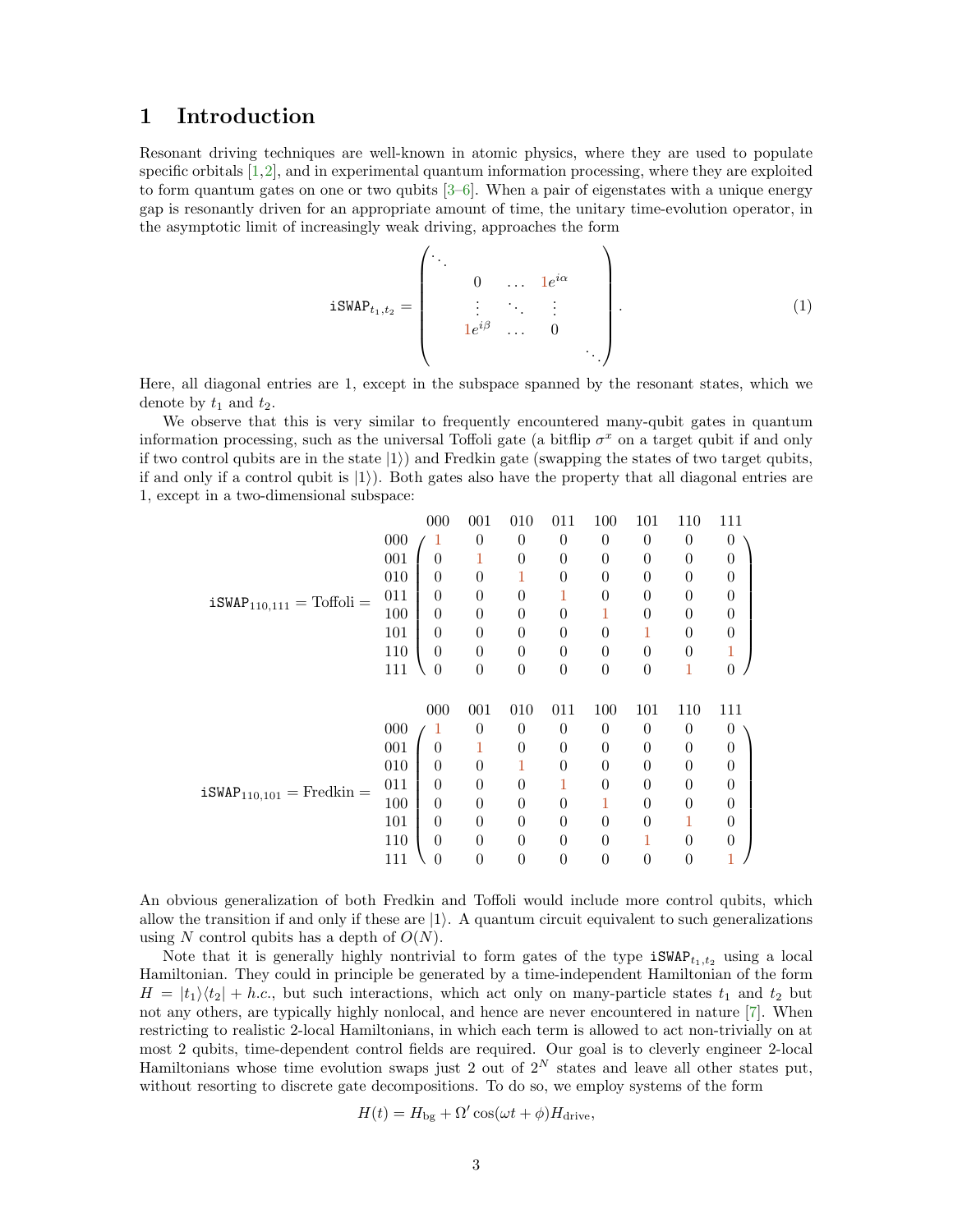where  $H_{\text{bg}}$  is a background Hamiltonian whose eigenstates are known, and  $H_{\text{drive}}$  is some local driving field which incites a transition between two eigenstates of  $H_{\text{bg}}$ , which we will call  $|t_1\rangle_{H_{\text{bg}}}$  and  $|t_2\rangle_{H_{\text{bg}}}$ . If these eigenstates have a unique energy gap, the resulting operation  $U_{\text{drive}}$  can be made to look as in Eq. [1.](#page-3-1)

Note that the resulting  $U_{\text{drive}}$  has this special form in the *eigenbasis* of  $H_{\text{bg}}$ . For further quantum information processing, we propose an operation which maps each eigenstate to a unique computational basis vector, which we call the *eigengate*  $U_{eg}$ . The complete protocol is then described by

$$
\mathtt{iSWAP}_{t_1,t_2}\approx U_{\rm eg}U_{\rm drive}U_{\rm eg}^\dagger.
$$

An implementation of this protocol would require the following ingredients:

- $\Box$  A constantly applied background Hamiltonian  $H_{\text{bg}}$  which has a unique energy gap  $\omega$  between two eigenstates  $|t_1\rangle_{H_{\text{bg}}}$  and  $|t_2\rangle_{H_{\text{bg}}}$ .
- $\Box$  A driving field  $H_{\text{drive}}$  which couples the states  $|t_1\rangle_{H_{\text{bg}}}$  and  $|t_2\rangle_{H_{\text{bg}}}$ , whose amplitude can be made oscillatory at the right frequency  $\omega$ .
- $\Box$  An operation which maps (any) two computational basis states, call them  $|t_1\rangle$  and  $|t_2\rangle$ , to energy eigenstates  $|t_1\rangle_{H_{\text{bg}}}$  and  $|t_2\rangle_{H_{\text{bg}}}$  respectively. We also need the inverse of this operation.
- $\Box$  An efficient method to keep track of the dynamical phases due to  $H_{\text{bg}}$ .

Throughout this paper, we will elaborate on the above four checkboxes, and use the example of a spin chain model first described by Polychronakos [\[8\]](#page-18-6) for which we show that all requirements can be fulfilled.

The resulting operation could find applications in noisy intermediate-scale quantum computers [\[9\]](#page-18-7), where decoherence prohibits long gate sequences, but evolution by engineered Hamiltonians might be natively available. We find that there is a trade-off between gate time and fidelity, where the error  $\mathcal{E} \propto t_d^{-2}$  scales as the inverse-square of the driving duration  $t_d$ . Moreover, as the number of involved qubits increases, the performance of our gate quickly degrades, meaning that conventional gate decompositions are preferred in the many-qubit limit. However, we find that for a modest number of qubits, our gate can be competitive with conventional methods.

#### <span id="page-4-0"></span>1.1 Related work

We previously described a very similar resonantly driven gate in Ref. [\[10\]](#page-19-0), which was based on the so-called Krawtchouk spin chain. In the present work, we generalize many aspects of this first result, and show how the same line of reasoning applies to a very different system featuring long-range rather than just nearest-neighbor interactions.

In 2010, two independent groups [\[11,](#page-19-1)[12\]](#page-19-2) described a result that similarly exploits resonant driving in a many-body system to construct quantum gates. They considered an interacting spin chain of which only the first one or two sites can be controlled, and prove that universal operations over all states are possible. The scope of these papers, achieving single- and two-qubit gates with limited control, is very different from our goal, which is the creation of an unconventional multi-qubit operation on a system with much more generous controllability. Moreover, both earlier papers focus mostly on proof of existence, and do not mention concrete examples of systems which would allow their protocol. In this work, we present an experimentally feasible example which we simulate numerically.

The most obvious competitor of our protocol is conventional compiling of any quantum operation into a universal set of single- and two-qubit gates. Extensive research efforts have greatly optmized compiling methods, and in the asymptotics of many qubits, compiling approach becomes increasingly favorable compared to our proposal. For a recent overview, see Ref. [\[13\]](#page-19-3). We present our work not as an alternative to compiling, but rather as a creative twist to the fields of condensed matter and quantum control, which might find applications on highly specialized systems. We also present our methods, such as the eigengate presented in Sec. [2,](#page-5-1) as tools that may find applications elsewhere.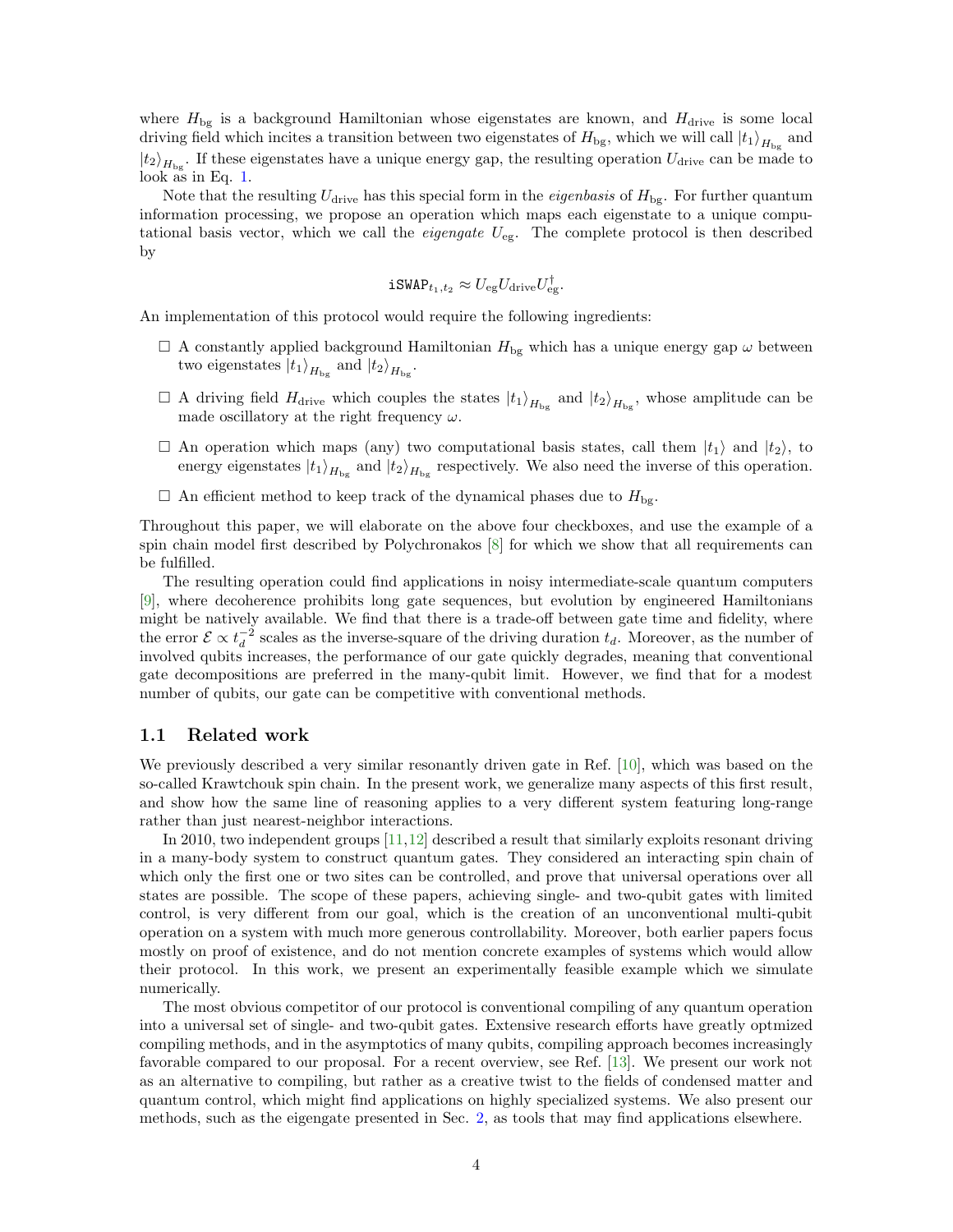#### <span id="page-5-0"></span>1.2 Document structure

In section [2,](#page-5-1) we discuss the creation of eigenstates of  $H_{\text{bg}}$  in a general setting, after which we address resonant driving and the errors introduced due to spectator states section [3.](#page-7-0) In section [4](#page-11-0) we show how our protocol can be implemented in Polychronakos' model, and in section [5](#page-14-1) we study the resulting gate numerically. Finally, in section  $6$ , we return to the requirement checklist and discuss to what extend the requirements were satisfied, followed by a conclusion in section [7.](#page-18-0)

## <span id="page-5-1"></span>2 Mapping the computational basis to eigenstates

#### <span id="page-5-2"></span>2.1 Eigengates from quenches

Let A and B be Hermitean operators (or Hamiltonians). We call  $U_{eg}$  an *eigengate* between A and  $B$  if it maps every eigenstate of  $A$  to an eigenstate of  $B$ . Such eigengates can be implemented by quenching (suddenly applying) a third Hamiltonian  $H$  which satisfies

<span id="page-5-5"></span><span id="page-5-4"></span><span id="page-5-3"></span>
$$
e^{-iH\frac{\pi}{2}}Ae^{iH\frac{\pi}{2}} = B.
$$
 (2)

It is not clear which tuples  $(A, B, H)$  satisfy Eq. [2](#page-5-3) in general, but we claim the following sufficient condition:

$$
[H, A] = iB \quad \text{and} \quad [H, B] = -iA. \tag{3}
$$

Note that one can freely rescale A, B and H (together with the rotation angle  $\pi/2$ ), as this does not change the eigenstates, hence pertaining the same eigengate. To prove our claim, we first recall the Hadamard Lemma,

$$
e^{-iHt}Ae^{iHt} = \sum_{n=0}^{\infty} \frac{(-it)^n}{n!} (\text{ad}_H)^n A
$$
  
 
$$
\text{ad}_H A := [H, A]
$$
 (4)

and plug Eq. [3](#page-5-4) into Eq. [4:](#page-5-5)

$$
e^{-iHt}Ae^{iHt} = A + (-it)(iB) + \frac{(-it)^2}{2!}A + \frac{(-it)^3}{3!}(iB) + \frac{(-it)^4}{4!}A + \dots
$$
  
= 
$$
\sum_{k=0}^{\infty} \frac{(-it)^{2k}}{2k!}A + \sum_{k=0}^{\infty} \frac{(-it)^{2k+1}}{(2k+1)!}iB
$$
  
= 
$$
\cos(t)A + \sin(t)B.
$$

Hence, the operator A evolves to B in the Heisenberg-picture if we apply H for a time  $t = \frac{\pi}{2}$ . We graphically depict such rotations in Fig. [1.](#page-6-2) Let the subscripts of kets denote the basis in which the vector is described. Then, for every eigenvector  $|j\rangle_A$  of A, we may define

$$
|j\rangle_B=U_{\rm eg}|j\rangle_A
$$

where  $U_{eg} = \exp(-iH\frac{\pi}{2})$  is an eigengate from A to B. Unitaries are isospectral mappings, preserving the spectrum of Hermitean operators, hence for all j, if  $A|j\rangle_A = \lambda_j |j\rangle_A$ , then  $B|j\rangle_B = \lambda_j |j\rangle_B$ . Examples of valid  $(A, B, H)$  tuples include  $(\sigma^x, \sigma^y, \sigma^z)$  where  $\sigma^{\alpha}$  denote the Pauli matrices, and  $(L_0^{\alpha}, L_1^{\alpha}, H_P)$  as we will discuss in Sec. [4](#page-11-0) on Polychronakos' model.

There is some leftover symmetry  $H \to H + G$  for any G such that  $[G, A] = [G, B] = 0$ . In other words, within each subspace spanned by eigenvectors of A with the same eigenvalue, the operator  $U_{eg}$  may cause an arbitrary unitary rotation which we cannot track using the method presented here.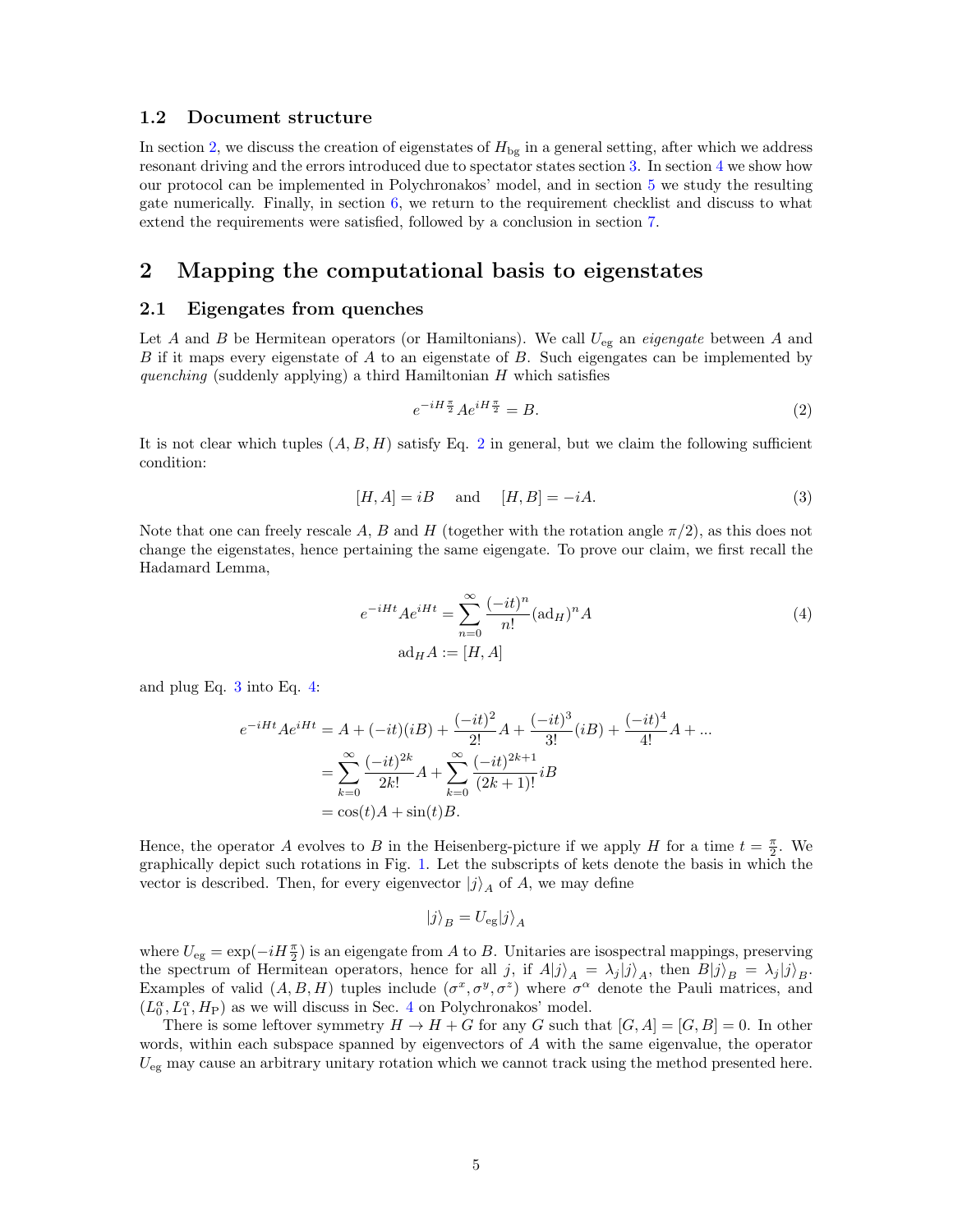

<span id="page-6-2"></span>Figure 1: An eigengate generated by H rotates operator A between  $B, -A, -B$  and back into A. Note that consecutive application of two eigengates inverts the spectrum of A or B.

#### <span id="page-6-0"></span>2.2 Eigengates from adiabatic evolution

Another method to turn eigenstates of A into eigenstates of B is by adiabatic evolution. For  $t \in$  $[0, \pi/2]$ , we consider the adiabatic Hamiltonian

<span id="page-6-3"></span>
$$
H_{\text{adiabatic}} = \cos(t)A + \sin(t)B. \tag{5}
$$

Because the LHS of Eq. [4](#page-5-5) shows an isospectral transformation of A, the eigenvalues of Eq. [5](#page-6-3) remain the same at all times. Assuming the relevant units of energy are large compared to the units of time, the total time-evolution converges to the form

$$
U_{\text{eg,adiabatic}} = \mathcal{T} \exp\left(-i \int_0^{\frac{\pi}{2}} H_{\text{adiabatic}}(t) dt\right)
$$
  
= 
$$
\underbrace{\exp\left(-i G \frac{\pi}{2}\right)}_{\text{Acts only within degenerate subspaces}} \underbrace{\exp\left(-i H \frac{\pi}{2}\right)}_{\text{Eigengate}} \underbrace{\exp\left(-i A \frac{\pi}{2}\right)}_{\text{Dynamical phase}}
$$

where the form of  $G$  in the last equation is unknown, but limited to act nontrivially only within each subspace of fixed eigenvalue. On individual eigenstates of A, the adiabatic evolution operator acts as

$$
U_{\mathrm{eg,adiabatic}}|j\rangle_{A}=\exp\left(-iG\frac{\pi}{2}\right)\exp\left(-i\lambda_{j}\frac{\pi}{2}\right)|j\rangle_{B}.
$$

#### <span id="page-6-1"></span>2.3 Eigengates for resonantly driven transitions

Our goal is to arrive at a quantum gate that exchanges exactly two states in the computational basis by driving a unique transition in some background Hamiltonian's *eigenbasis*. This is where eigengates come in.

We require A to be any Hamiltonian which is diagonal in the computational basis, while  $B$  is the background Hamiltonian in which the driving takes place. In that case, the eigengate  $U_{eg}$  between  $A$  and  $B$  maps computational states to eigenstates. Using states in the eigenbasis of  $B$ , we may selectively exchange eigenstates using resonant driving. Finally, an inverse eigengate (or equivalently, a  $\frac{3\pi}{2}$  rotation by H) then maps back to the computational basis, giving the desired result.

Although sufficient and highly convenient, the eigengate is not necessary for this protocol: any unitary map that sends two computational basis states to the transitioning states would be sufficient.

As an interesting aside, the eigengate's feature to invert the energy spectrum when employed twice, has applications in perfect state transfer  $[14,15]$  $[14,15]$ . In particular, whenever A is a sum of singlequbit terms such that an excitation at qubit  $i$  has energy opposite to an excitation at qubit  $j$ , then  $(U_{eg})^2$  exchanges the state of qubits i and j. This assumes conservation of the number of excitations, and the uniqueness of the relevant energies.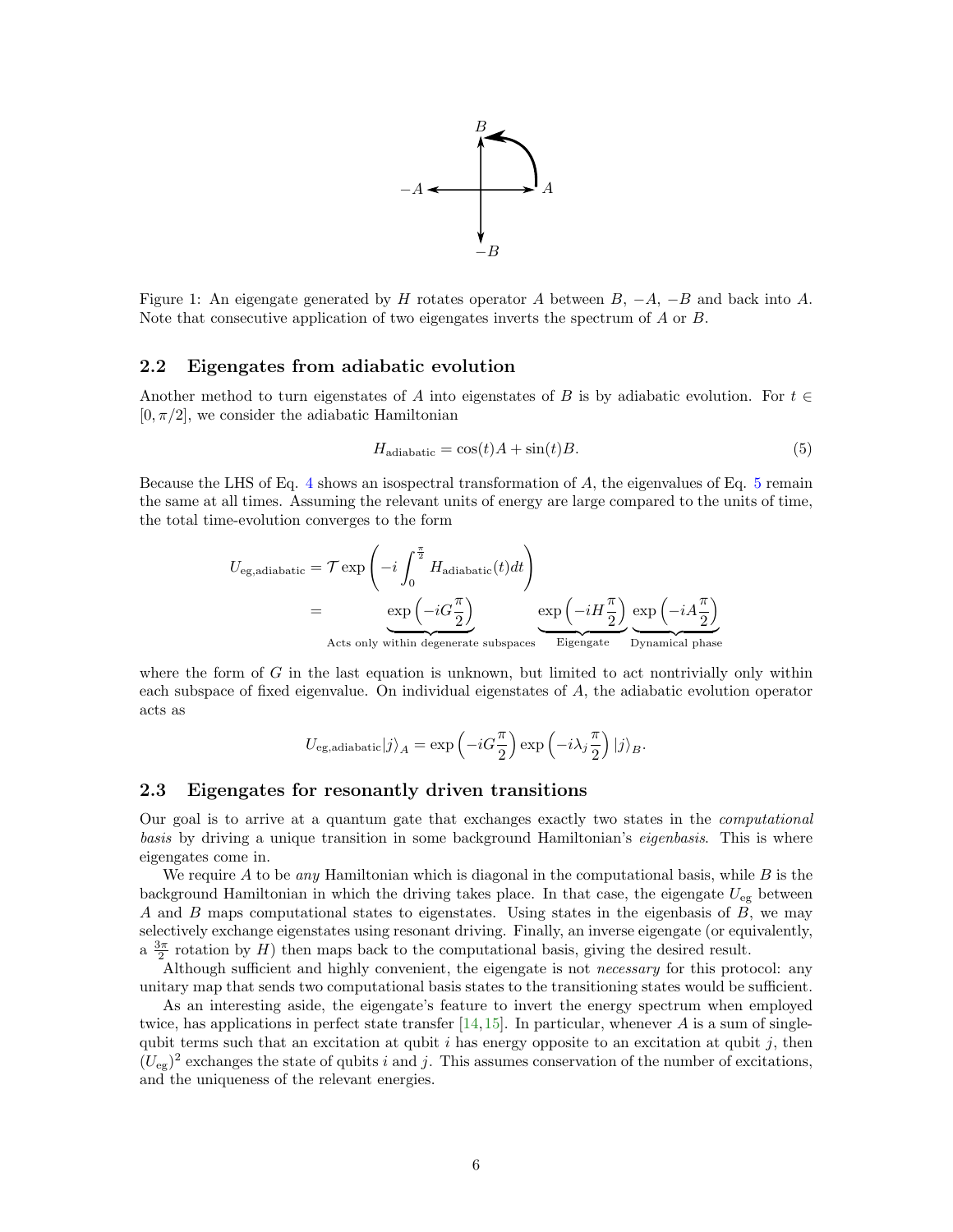## <span id="page-7-0"></span>3 Resonant driving

This section studies the effect of resonant driving on many-body systems. We now consider a Hamiltonian of the form

<span id="page-7-2"></span>
$$
H(t) = H_{\text{bg}} + \Omega' \cos(\omega t + \phi) H_{\text{drive}} \tag{6}
$$

where  $\Omega' \ll 1$  and  $\|H_{\text{bg}}\| \sim \|H_{\text{drive}}\|$ , justifying a perturbative treatment of the second term. To leading order in  $\Omega'$ , we consider all pairs of eigenstates of  $H_{\text{bg}}$ , where each pair approximately forms an independently interacting two-level system. We will argue that, for sufficiently small  $\Omega'$ , no transitions between eigenstates of  $H_{\text{bg}}$  occur unless  $\omega$  is close to any energy gap between any pair of eigenstates. All states that are not involved in such transitions will be named spectator states, which merely pick up a dynamical phase.

#### <span id="page-7-1"></span>3.1 A toy example: driving a two-level system

Consider a toy model in which any pair of eigenstates is described by the qubit system

$$
H(t) = \frac{\Delta E}{2}\sigma^z + \Omega(\cos(\omega t + \phi)\sigma^x + \sin(\omega t + \phi)\sigma^y)
$$
  
= 
$$
\begin{pmatrix} \frac{\Delta E}{2} & \Omega e^{-i\omega t - i\phi} \\ \Omega e^{+i\omega t + i\phi} & -\frac{\Delta E}{2} \end{pmatrix},
$$
 (7)

where  $\vec{\sigma} = (\sigma^x, \sigma^y, \sigma^z)^T$  denotes the vector of Pauli matrices. We can make this Hamiltonian timeindependent by moving to the rotating (or interaction) frame, using the basis-transformation

<span id="page-7-3"></span>
$$
U_{\rm rf} = \exp(i\omega\sigma^z t/2) = \begin{pmatrix} e^{i\frac{\omega t}{2}} & 0\\ 0 & e^{-i\frac{\omega t}{2}} \end{pmatrix},
$$

such that the effective Hamiltonian in this frame becomes

<span id="page-7-4"></span>
$$
H_{\rm rf} = U_{\rm rf} H(t) U_{\rm rf}^{\dagger} + i U_{\rm rf} U_{\rm rf}^{\dagger}
$$
  
= 
$$
(\Delta E - \omega) \frac{\sigma^z}{2} + \Omega (e^{i\phi} \sigma^+ + e^{-i\phi} \sigma^-)
$$
  
= 
$$
\begin{pmatrix} \delta/2 & \Omega e^{-i\phi} \\ \Omega e^{+i\phi} & -\delta/2 \end{pmatrix}.
$$

In the last step, we defined the detuning  $\delta = \Delta E - \omega$ . Evolution by  $H_{\rm rf}$  dictates Rabi flopping:

$$
U_{\text{drive}}^{(\text{rf})}(\phi, t) = e^{-iH_{\text{rf}}t} = \cos(nt)\mathbb{1} - i\sin(nt)\left(\frac{\vec{n}}{n}\right) \cdot \vec{\sigma}
$$
  
\nwith  $\vec{n} = \begin{pmatrix} \cos(\phi)\Omega\\ \sin(\phi)\Omega\\ \delta/2 \end{pmatrix}, \quad n = \sqrt{\Omega^2 + \frac{\delta^2}{4}}.$  (8)

From this we conclude that a perfect rotation around the axis  $\tilde{x} = \cos(\phi)\sigma^x + \sin(\phi)\sigma^y$  can be performed if  $\delta = 0$  and  $t = t_d = \frac{\pi}{2\Omega}$ , meaning that each computational basis state is inverted into the other. Specifically, at  $\phi = 0$ , we retrieve the  $\sigma^x$  gate, and at  $\phi = \pi/2$  the gate  $\sigma^y$ . We will use the term 'resonant driving' to indicate the choice  $\delta = 0$  with the aim to implement such transitions between computational basis states (up to phases), and refer to  $t_d$  as the driving time.

We also consider what happens whenever the driving is off-resonant, in the limit where  $|\delta| \gg |\Omega|$ . Here,  $\vec{n}$  points mainly in the  $\sigma^z$  direction, causing hardly any mixing of the computational basis states, but rather giving the states a hard-to-predict relative phase. This effect is otherwise known as the Autler-Townes or AC Stark effect.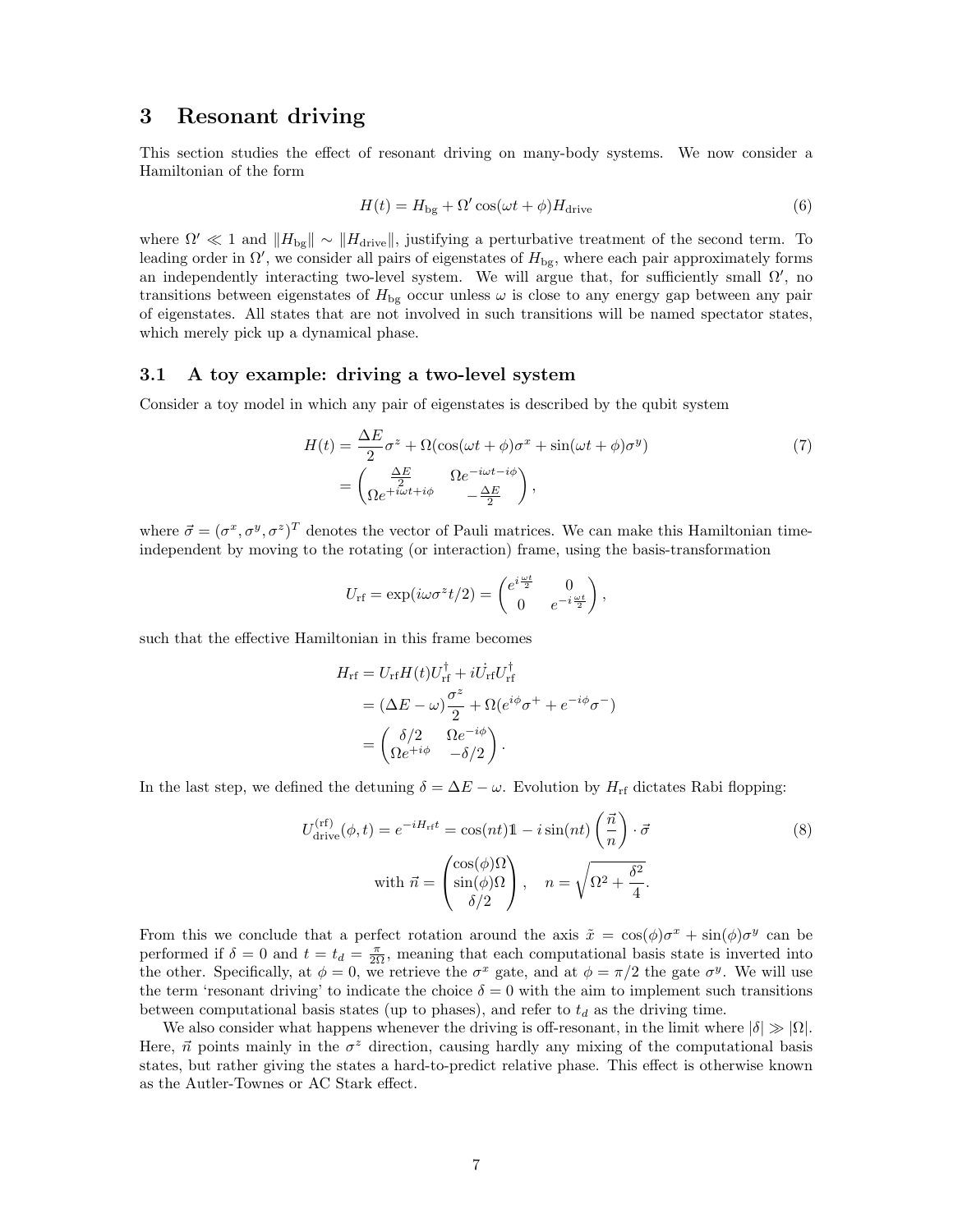#### <span id="page-8-0"></span>3.2 Driving in a many-body system

For our purposes, we want to drive a many-body system with a single driving field of fixed frequency ω. However, each pair of eigenstates  $s_1, s_2$  of  $H_{\text{bg}}$  will have a different values of energy gap δ and a different  $\Omega = \Omega' \langle s_1 | H_{\text{drive}} | s_2 \rangle$ , leading to different behaviour among each pair. However, we argue that it is possible to

- 1. Incite a transition between two states that have a unique energy gap  $\Delta E$ , by tuning  $\delta = 0$  for that pair of states.
- 2. Leave all other states approximately unchanged.

Leaving all other states unchanged is particularly challenging, in part because  $H_{\text{bg}}$  is responsible for a continuously growing dynamical phase on each eigenstate. There are various ways to regain control over these phases:

- One keeps track of all dynamical phases that occur throughout the whole protocol, and undoes these at the end of the resonant driving. With  $2^N$  eigenstates, this is generically infeasible unless there is an exploitable symmetry between the eigenstates. An example of such a symmetry occurs in free particle Hamiltonians, where many-particle states have energies which are sums of single-particle energies. In such cases, an appropriate eigengate can map all accumulated phases back onto a local qubit, such that phases can be undone with a local phase shift on each of the qubits.
- One chooses the driving time  $t_d$  (and hence the corresponding amplitude  $\Omega$ ) precisely such that all two-level systems make an integer number of rotations during the protocol. This amounts to making sure that  $\delta t_d = k2\pi$  ( $k \in \mathbb{Z}$ ) for each transition. The choice of  $t_d$  becomes increasingly constrained as the systems grows and increasingly many values of  $\delta$  have to be taken into account.
- One decomposes the driving procedure in two steps, which cancel each other's accumulated phase to leading order.

Throughout the rest of the paper, we proceed by using the latter approach, which we dub the halfway-inversion. We address it in the next subsection.

As an aside, note the difference between driving of the form  $cos(\omega t)H_{\text{drive}}$  in Eq. [6](#page-7-2) compared to  $\exp(i\omega t)\sigma^+ +$  h.c. in Eq. [7.](#page-7-3) A subtlety is that the latter gives rise to *exact* transitions upon driving on resonance, whereas the first gives an accurate inversion only after assuming the rotating wave approximation [\[16,](#page-19-6) [17\]](#page-19-7). Throughout this paper, we assume this approximation  $(\Omega \ll \omega)$  to hold.

#### <span id="page-8-1"></span>3.3 The halfway-inversion

Let us first remind the reader of the Hahn (or spin) echo. We consider a set of two-level systems which each evolve under a Hamiltonian of the form  $H = \varepsilon_i Z$ , where the energy  $\varepsilon_i$  is unknown for each system  $j$ . For any time  $t$ , one can enforce each of these system to return to their initial state by implementing a Hahn echo, where the system is suddenly flipped by the  $\sigma_x$  operation at times  $t/2$  and t. This is easily seen to work for any choice of  $\varepsilon_j$ , by using  $\sigma^x \sigma^z \sigma^x = -\sigma^z$ .

<span id="page-8-2"></span>
$$
U_{\text{tot}} = (\sigma^x e^{-i\varepsilon_j \sigma^z \frac{t}{2}} \sigma^x) e^{-i\varepsilon_j \sigma^z \frac{t}{2}} = e^{+i\varepsilon_j \sigma^z \frac{t}{2}} e^{-i\varepsilon_j \sigma^z \frac{t}{2}} = 1.
$$
\n
$$
(9)
$$

Note that during the driving step of our protocol, the term  $H_{\text{bg}}$  of Eq. [6](#page-7-2) causes its eigenstates to rotate according to their energies  $\lambda_j$ . If  $H_{\text{bg}}$  can be obtained from some other Hermitean operator using an eigengate, then sequential application of two eigengates  $U_{eg}^2$  precisely inverts the spectrum of  $H_{\text{bg}}$ , effectively applying  $\sigma^x$  to each two-level system formed by a pair of eigenstates. Importantly, note the difference between the driving operator of the form of Eq. [7,](#page-7-3) which swaps only the states that are on resonance but is error-prone and slow ( $|\Omega| \ll |\delta|$ ), contrasted with  $U_{\text{eg}}^2$  which inverts all states, and is exact and relatively fast.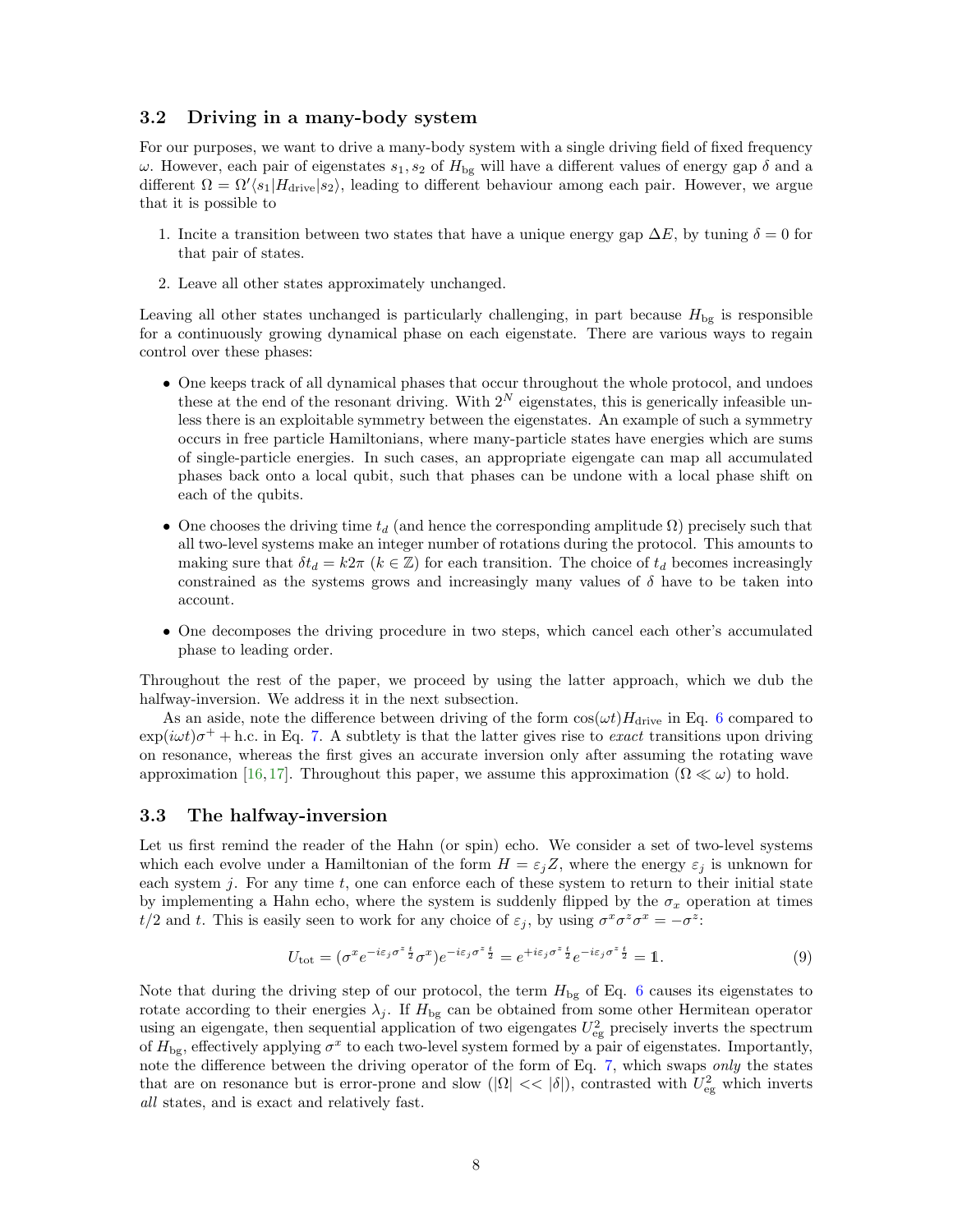Inspired by the Hahn echo, we propose to follow the same approach on a many-body system:

$$
U_{\text{tot}} = \sigma^x \ U_{\text{drive}}^{(\text{lab})}(\phi_2, t_d/2) \ \sigma^x \ U_{\text{drive}}^{(\text{lab})}(\phi_1, t_d/2). \tag{10}
$$

Here, the form of  $U_{\text{drive}}^{(\text{lab})}$  was derived in Eq. [8,](#page-7-4) but we stress that the earlier derivation was done in the *rotating frame*. The operations  $U_{\text{tot}}$  and  $\sigma^x$ , however, are stated in the lab frame. We can translate the whole equation back to the lab frame by using

<span id="page-9-1"></span>
$$
U_{\text{drive}}^{(\text{lab})}(\phi, t) = \exp\left(-i\omega\sigma^z t/2\right) U_{\text{drive}}^{(\text{rf})}(\phi, t),
$$

such that we obtain

$$
U_{\text{tot}} = \underbrace{\sigma^x \exp\left(-i\omega\sigma^z \frac{t_d}{4}\right) U_{\text{drive}}^{\text{(rf)}}(\phi_2, t_d/2) \sigma^x \exp\left(-i\omega\sigma^z \frac{t_d}{4}\right)}_{I} U_{\text{drive}}^{\text{(rf)}}(\phi_1, t_d/2).
$$

The first part can be rewritten as

$$
I = \sigma^x \exp(-i\omega t_d \sigma^z/4) \exp\left[-it \ \vec{\sigma} \cdot \begin{pmatrix} n_x \\ n_y \\ n_z \end{pmatrix}\right] \sigma^x \exp(-i\omega t_d \sigma^z/4)
$$
  
\n
$$
= \sigma^x \exp(-i\omega t_d \sigma^z/4) \exp\left[-it \ \vec{\sigma} \cdot \begin{pmatrix} n_x \\ n_y \\ n_z \end{pmatrix}\right] \exp(+i\omega t_d \sigma^z/4) \sigma^x
$$
  
\n
$$
= \sigma^x \exp\left[-it \ \vec{\sigma} \cdot \begin{pmatrix} n_x \cos(\omega t_d/2) + n_y \sin(\omega t_d/2) \\ n_y \cos(\omega t_d/2) - n_x \sin(\omega t_d/2) \\ n_z \end{pmatrix}\right] \sigma^x
$$
  
\n
$$
= \exp\left[-it \ \vec{\sigma} \cdot \begin{pmatrix} \Omega \cos(\phi_2 + \omega t_d/2) \\ -\Omega \sin(\phi_2 + \omega t_d/2) \\ -\delta/2 \end{pmatrix}\right].
$$

In the last step, we used that  $\vec{n} = (\Omega \cos(\phi_2), \Omega \sin(\phi_2), \delta/2)^T$  and applied several trigonometric product-to-sum identities. All in all, we find that

$$
U_{\text{tot}} = \exp\left[-i\frac{t_d}{2}\ \vec{\sigma} \cdot \begin{pmatrix} \Omega\cos(\phi_2 + \omega t_d/2) \\ -\Omega\sin(\phi_2 + \omega t_d/2) \\ -\delta/2 \end{pmatrix}\right] \exp\left[-i\frac{t_d}{2}\ \vec{\sigma} \cdot \begin{pmatrix} \Omega\cos(\phi_1) \\ \Omega\sin(\phi_1) \\ \delta/2 \end{pmatrix}\right].
$$

Let us first show that, despite the halfway inversion, it is still possible to perform a transition without any error if  $\delta = 0$ . Note that, in this picture, we perform two consecutive  $\pi/2$  pulses, which form an optimal  $\pi$ -pulse if and only if both rotation axes align. To this end, we fix

<span id="page-9-0"></span>
$$
\phi_2 = -\phi_1 - \omega t_d/2,\tag{11}
$$

such that the overall rotation becomes

$$
U_{\text{tot}} = \exp\left[-i\frac{t_d}{2}\ \vec{\sigma} \cdot \begin{pmatrix} \Omega\cos(\phi_1) \\ \Omega\sin(\phi_1) \\ -\delta/2 \end{pmatrix}\right] \exp\left[-i\frac{t_d}{2}\ \vec{\sigma} \cdot \begin{pmatrix} \Omega\cos(\phi_1) \\ \Omega\sin(\phi_1) \\ \delta/2 \end{pmatrix}\right].\tag{12}
$$

It is now clear that, for  $\delta = 0$ , any rotation axis in the  $x - y$  plane can be obtained by an appropriate choice of  $\phi_1$ . We sketch a more intuitive picture of what happens to an inverting state in this case in Appendix [A.](#page-21-0) On the other hand, a rotation around only  $\sigma^z$  is impossible as the two driving steps would cancel. We will shortly treat off-resonant rotations which are only approximately around σ<sup>z</sup>. For now, note that we could have chosen a different flip σ<sup>x</sup> together with rotation vector  $\vec{n}$ precisely such that all rotations would cancel, resulting again in the operation  $U_{\text{tot}} = 1$  as in Eq. [9.](#page-8-2) However, this prohibits us from performing the required inversion on the resonant pair of states.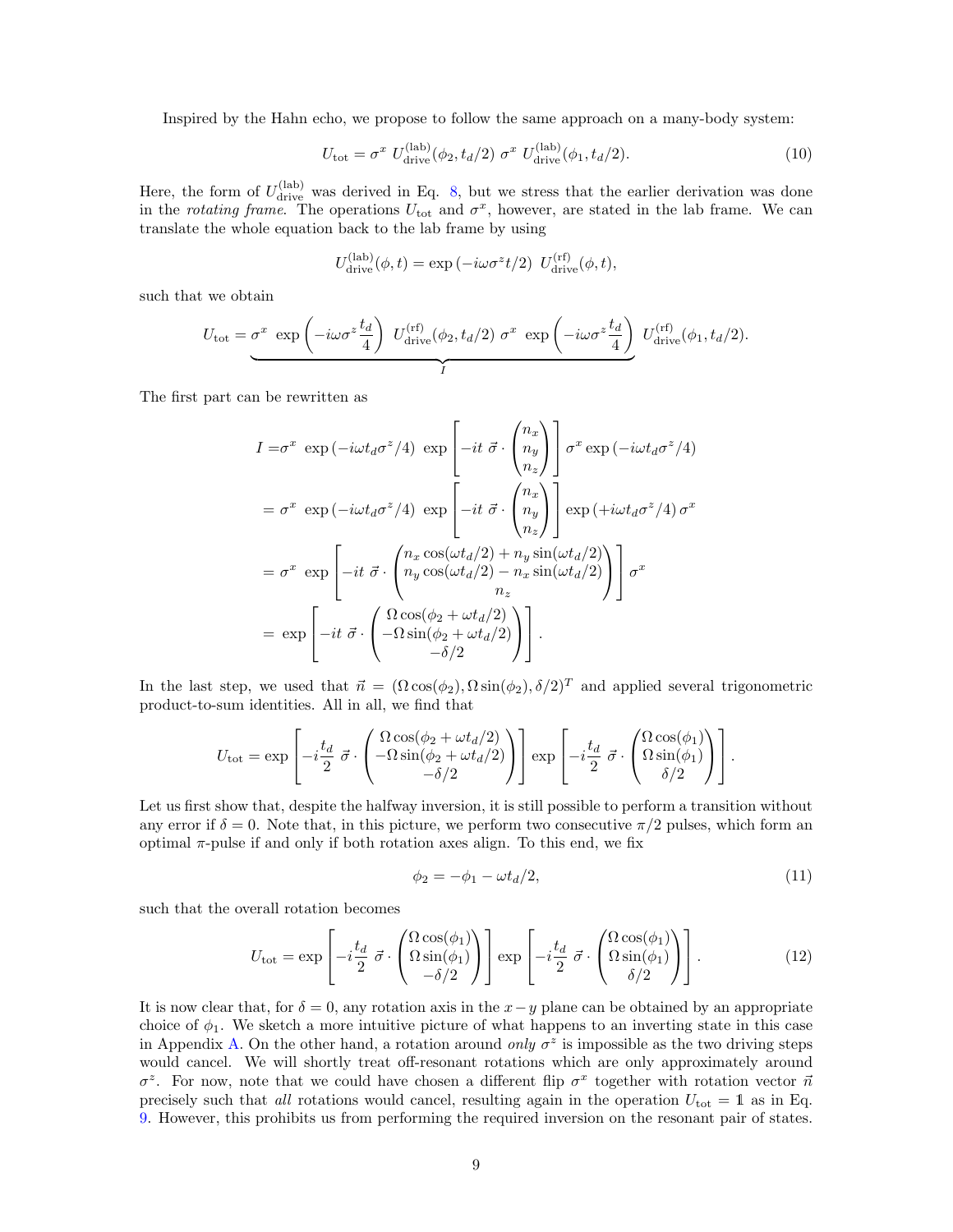The impossibility to cancel the rotations induced by the  $\sigma^x$  and  $\sigma^y$  components is our main source of errors.

Let us now consider the accuracy of  $U_{\text{tot}}$  in the case of off-resonance,  $\Omega \ll \delta$ , where we aim to not cause any transitions at all. We define the error  $\mathcal E$  of a unitary U with respect to a target unitary  $U_{\text{goal}}$  as

<span id="page-10-1"></span>
$$
\mathcal{E}(U, U_{\text{goal}}) = 1 - \frac{1}{\dim(U)} |\text{Tr}(UU_{\text{goal}}^{\dagger})|.
$$
 (13)

Comparing  $U_{\text{tot}}$  to the identity operator for the case of Eq. [12,](#page-9-0) we find

$$
\mathcal{E}(U_{\text{tot}}, 1) = 1 - |\cos^2(nt_d/2) - \frac{(\Omega^2 - \frac{\delta^2}{4})}{n^2} \sin^2(nt_d/2)|
$$
  
= 1 - |1 - \sin^2(nt\_d/2)|  $\left(\frac{\Omega^2}{\Omega^2 + \frac{\delta^2}{4}}\right)|$   
=  $\sin(nt_d/2)^2 \left(\frac{8\Omega^2}{\delta^2} + O\left(\frac{\Omega^4}{\delta^4}\right)\right)$ . (14)

This shows that the error can be made arbitrarily small, by choosing a smaller  $\Omega/\delta$ , or equivalently, a longer gate time t while keeping  $H_{\text{bg}}$  constant.

The factor  $sin(nt_d/2)$  could in principle cause the error to vanish if  $nt_d = k\pi$  ( $k \in \mathbb{Z}$ ). Note that with many two-level systems, this is highly unlikely to happen and hard to track. Interestingly, by just considering the energy gaps  $\delta$ , one can shave off another two orders of  $\frac{\Omega}{\delta}$  from  $\mathcal E$  in the specific case where  $\delta t_d = k4\pi$   $(k \in \mathbb{Z})$ :

$$
nt_d/2 = \sqrt{\Omega^2 + \frac{\delta^2}{4}} t_d/2
$$
  
=  $\frac{\delta t_d}{4} \left[ 1 + 2 \cdot \frac{4A^2}{\delta^2} + O\left(\frac{A^4}{\delta^4}\right) \right]$   
=  $k\pi + \frac{2\pi\Omega}{\delta} + O\left(\frac{\Omega^2}{\delta^2}\right)$   
 $\sin(nt_d/2)^2 = \frac{4\pi^2\Omega^2}{\delta^2} + O\left(\frac{\Omega^4}{\delta^4}\right)$  if  $k \in \mathbb{Z}$ .

Hence, in the special case that all dynamic phases due to  $H_{\text{bg}}$  reset,  $\mathcal{E}(U_{\text{tot}}, 1) = O\left(\frac{\Omega^4}{\delta^4}\right)$  $\frac{\Omega^4}{\delta^4}\bigg).$ 

Unfortunately, we do not find the same  $O\left(\frac{\Omega^4}{\delta^4}\right)$  $\left( \frac{\Omega^4}{\delta^4} \right)$  scaling when driving a many-body system, even when engineering the energy gaps  $\delta$ . Numerically, we find the culprit to be the two-level systems consisting of one spectator state and one transitioning state: the off-resonant transition between these pairs is not accounted for by the halfway inversion, and hence still contributes an error of the order  $O\left(\frac{\Omega^2}{\delta^2}\right)$  $\frac{\Omega^2}{\delta^2}$ ). Nonetheless, the cases where  $\delta t_d \approx k4\pi$  lead to a significant improvement of our protocol's fidelity, as we will see in the numerical results in Sec. [5.](#page-14-1)

#### <span id="page-10-0"></span>3.4 Putting it all together: Resonantly driven multi-qubit gates

We turn back to the many-body Hamiltonian proposed at the start of this chapter,

$$
H = H_{\text{bg}} + \Omega' \cos(\omega t + \phi) H_{\text{drive}}
$$

and its resulting unitary evolution  $U_{\text{drive}}(\phi, t)$ . We found that for sufficiently small  $\Omega'$  and an appropriately chosen frequency  $\omega$  and driving time  $t_d$ , we asymptotically approximate the operation iSWAP which selectively exchanges two basis states:

$$
\texttt{iswAP}_{t_1,t_2}:=-\,ie^{i\phi}|t_1\rangle\langle t_2|-ie^{-i\phi}|t_2\rangle\langle t_1|+\sum_{j\not\in\{t_1,t_2\}}|j\rangle\langle j|.
$$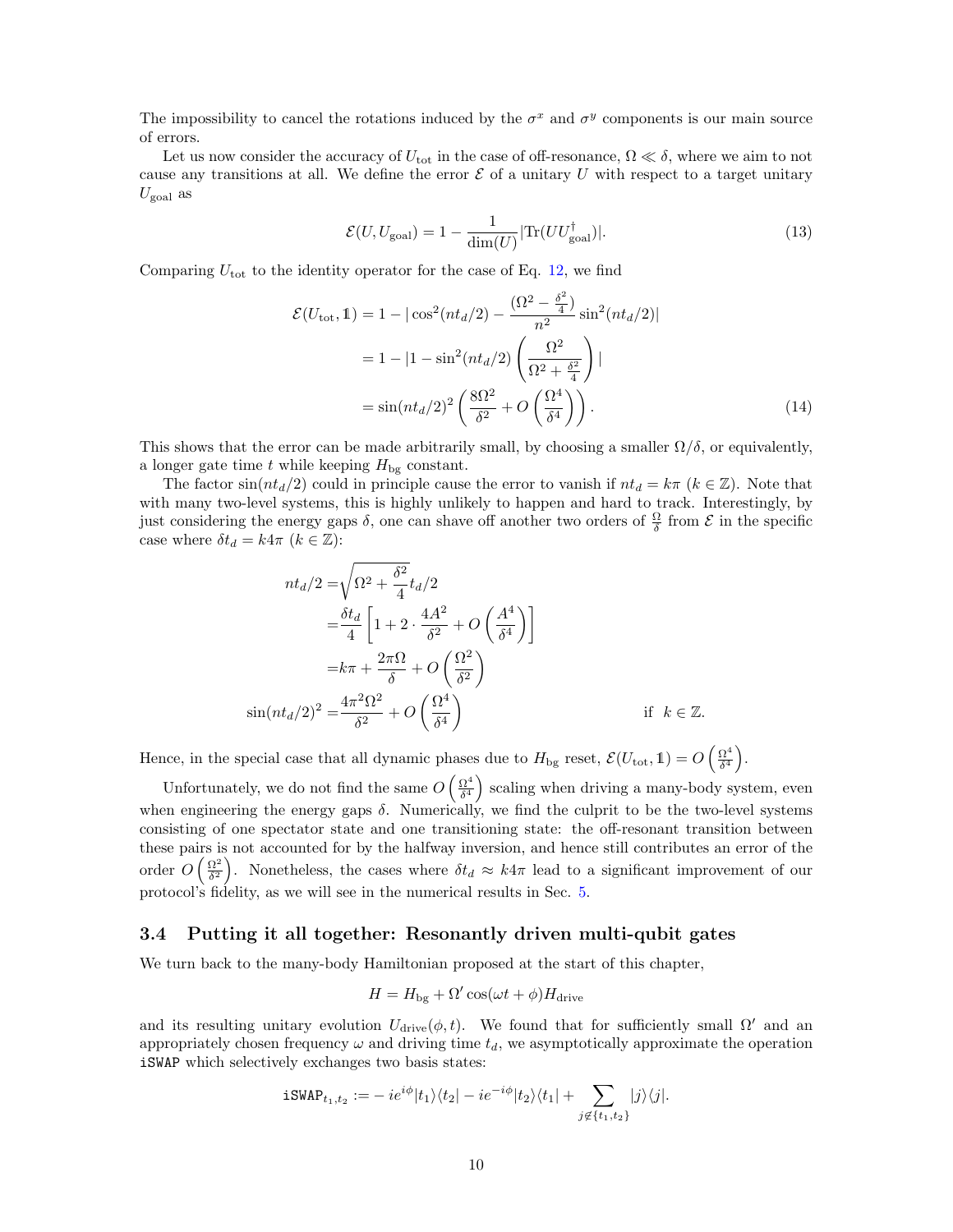Note the difference between the phases  $e^{\pm i\phi}$ : we used the convention that  $|t_2\rangle$  is the state with the lower energy (e.g.  $Z|t_2\rangle = -|t_2\rangle$  in the two-level system formed by  $|t_1\rangle, |t_2\rangle$ ). This gate is implemented by the sequence

$$
\text{iSWAP}_{t_1,t_2} \approx U_{\text{eg}}^{\dagger} U_{\text{drive}} \left( -\phi - \frac{\omega t_d}{2}, \frac{t_d}{2} \right) U_{\text{eg}}^2 U_{\text{drive}} \left( \phi, \frac{t_d}{2} \right) U_{\text{eg}} \qquad \text{(with halfway inversion)}
$$

Alternatively, one can leave out the halfway-inversion but undo the dynamical phases by inverting the spectrum of  $H_{\text{bg}}$ , optionally even in the computational basis after an eigengate is performed:

$$
\mathbf{iSWAP}_{t_1, t_2} \approx U_{\text{eg}} e^{+iH_{\text{bg}}t_d} U_{\text{drive}}(\phi, t_d) U_{\text{eg}}^{\dagger}
$$
 (without halfway inversion)  

$$
\approx e^{+iH_{\text{cb}}t_d} U_{\text{eg}} U_{\text{drive}}(\phi, t_d) U_{\text{eg}}^{\dagger}
$$

where  $H_{cb} = U_{eg} H_{bg} U_{eg}^{\dagger}$  is the eigengate-partner of  $H_{bg}$  in the computational basis. The phases of the iSWAP operation are again  $-i \exp(\pm i\phi)$ , the same as with the halfway inversion.

## <span id="page-11-0"></span>4 Polychronakos' model

We now turn to a concrete model which provides us a  $H_{\text{bg}}$  in which resonant driving can be performed, and for which a map between the eigenbasis and computational basis can be found. The model we consider was first described by Polychronakos [\[8\]](#page-18-6), but we will follow the definitions of Frahm [\[18\]](#page-19-8), who found an associated algebraic structure which we employ in our protocol. This algebraic structure is similar in spirit to the celebrated Yangian symmetry of Haldane-Shastry model [\[19–](#page-19-9)[21\]](#page-19-10), to which the Polychronakos chain is a close relative. Both models are members of a wider class of integrable 1D systems with inverse-square two-body interactions, going back to the Calogero-Moser-Sutherland model of interacting particles on a line [\[22](#page-19-11)[–28\]](#page-20-0).

We consider a one-dimensional chain of N spin- $\frac{1}{2}$  particles, with particle j fixed at position  $x_j$ , evolving under the Hamiltonian

$$
H_{\rm P} = \sum_{j < k} h_{jk} P_{jk}, \quad \text{where} \quad h_{jk} = \frac{1}{(x_j - x_k)^2},
$$
\n
$$
P_{jk} = \frac{1}{2} \left( \mathbb{1}_j \mathbb{1}_k + \sum_{\alpha = x, y, z} \sigma_j^{\alpha} \sigma_k^{\alpha} \right) = \frac{1}{2} \begin{pmatrix} 1 & 0 & 0 & 0 \\ 0 & 0 & 1 & 0 \\ 0 & 1 & 0 & 0 \\ 0 & 0 & 0 & 1 \end{pmatrix}.
$$

The locations  $x_j$  are given by the equilibrium positions of the classical Colagero system with potential

$$
V(x_1, ..., x_N) = \frac{1}{2} \sum_j x_j^2 + \sum_{j < k} \frac{1}{(x_j - x_k)^2}
$$

or, equivalently, by the roots of the Hermite polynomial  $H_N(x)$ . Frahm was able to describe the eigenbasis by finding ladder operators, and in particular, defined the following operators:

$$
L_0^{\alpha} = \frac{1}{2} \sum_{j=1}^{N} x_j \vec{\sigma}_j^{\alpha}
$$
  
\n
$$
L_1^{\alpha} = \frac{1}{4} \sum_{j \neq k} w_{jk} \epsilon^{\alpha \beta \gamma} \vec{\sigma}_j^{\beta} \vec{\sigma}_k^{\gamma}
$$
  
\n
$$
w_{jk} = \frac{1}{x_j - x_k}
$$

where  $\epsilon^{\alpha\beta\gamma}$  is the Levi-Civita symbol or fully anti-symmetric tensor. These operators were found to have the following relation with  $H_P$ :

$$
[H_P, L_0^{\alpha}] = iL_1^{\alpha}
$$
  

$$
[H_P, L_1^{\alpha}] = -iL_0^{\alpha}
$$

.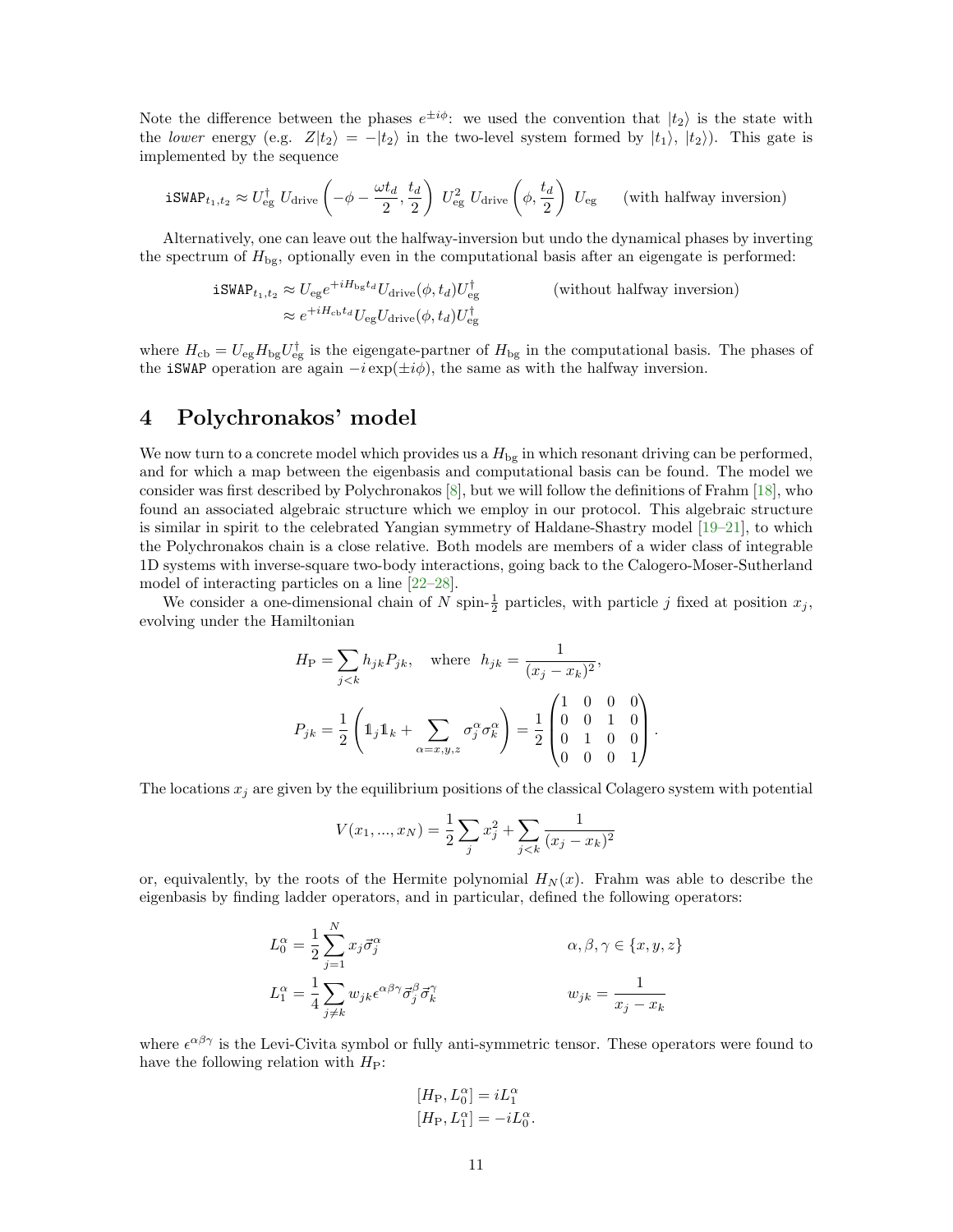

<span id="page-12-2"></span>Figure 2: A map of various eigengates between the operators  $\{L_r^{\alpha}\}_{r,\alpha}$  in Polychronakos' model. A quench by the operator next to an arrow implements the corresponding eigengate.

#### <span id="page-12-0"></span>4.1 Mapping between eigenbases

By noting that the eigenstates of  $L_0^z$  are the computational basis states, and the commutation relations between  $(L_0^{\alpha}, L_1^{\alpha}, H_P)$  are of the form of Eq. [3,](#page-5-4) we readily obtain two methods to obtain an eigengate for  $L_1^z$ : either by continuous evolution

$$
U_{\text{eg}}^P = \exp(-iH_{\text{P}}\pi/2),
$$

or by adiabatically evolving  $H_{adiabatic} = \cos(t)L_0^z + \sin(t)L_1^z$  for  $t \in [0, \pi/2]$ . Interestingly, owing to the form of  $L_0^z$ , applying the operation  $U_{\text{eg}}^P$  twice performs a spatial mirror inversion and perfect state transfer on the spin chain [\[15\]](#page-19-5).

Another eigengate which interchanges the operator superscripts  $x, y$  and  $z$  can be formed by quenching with the total spin operator

$$
Q_0^{\beta} = \frac{1}{2} \sum_j \sigma_j^{\beta} \qquad \qquad \beta \in \{x, y, z\}
$$

as it satisfies

$$
[Q_0^{\alpha}, L_r^{\beta}] = i\epsilon^{\alpha\beta\gamma}L_r^{\gamma}.
$$
  $r \in \{0, 1\}.$ 

The different eigengates in this model are summarized in Fig. [2.](#page-12-2)

#### <span id="page-12-1"></span>4.2 Resonant driving in Polychronakos' model

The energy spectra of all  $\{L_r^{\alpha}\}\$  are identical to that of  $L_0^z$  as these operators are linked by an isospectral transformation. Since  $H_P$  commutes with each total spin operator  ${Q_0^{\alpha}}$ , we conclude that the eigensystem of each  $L_i^{\alpha}$  separates into non-interacting blocks of constant  $Q_0^{\alpha}$  (e.g. total spin projection in the  $\alpha$  direction). From here onwards, we will focus on  $\alpha = z$ , but we stress that identical results hold for the  $x$  and  $y$  superscripts, up to a local basis transformation.

The spectrum of  $L_0^z$  for  $N = 6$  is depicted in Fig. [3](#page-13-0) with energies represented vertically and the value of  $Q_0^z$  horizontally. Let  $|\{k_1, k_2, \ldots, k_p\}\rangle$  with  $k_1 < k_2 < \ldots < k_p$  represent the state with qubits  $k_j$  in state  $|1\rangle$  and all other qubits in the state  $|0\rangle$ . The energies of states expressed in this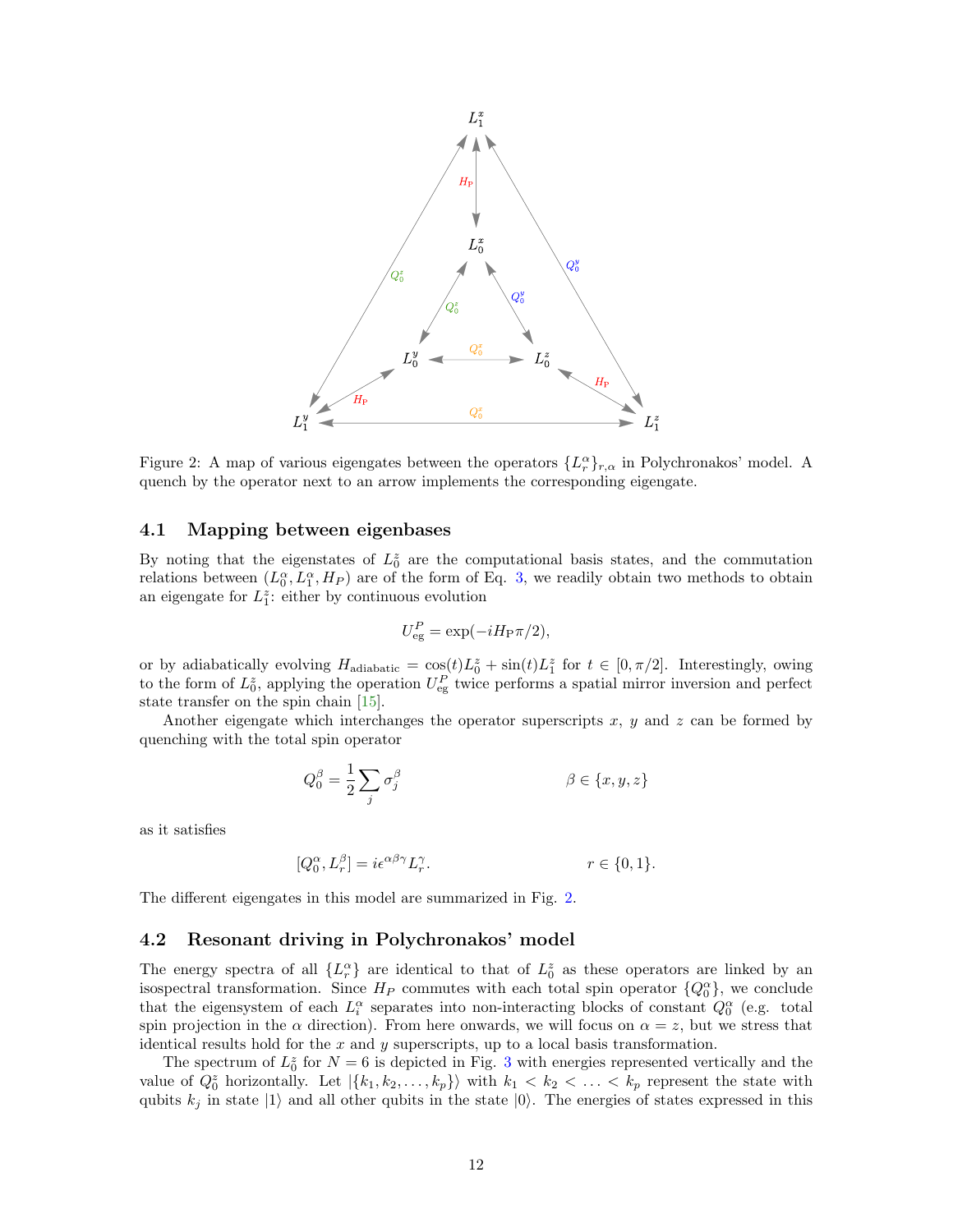

<span id="page-13-0"></span>Figure 3: The spectrum of each of the operators  $\{L_i^{\alpha}\}\,$ , depicted for  $N=6$ . The horizontal ordering denotes the number of  $\alpha$ -excitations (or Hamming weight)  $\frac{N}{2} - \langle Q_0^{\alpha} \rangle$ . Subspaces with multiplicity larger than 1 have their multiplicity displayed to their right.

notation are conveniently calculated as

$$
L_0^z|\{k_1, k_2, \ldots, k_p\}\rangle = \sum_{j=1}^p x_{k_j}|\{k_1, k_2, \ldots, k_p\}\rangle.
$$

In words: for each qubit in state  $|1\rangle$ , add energy equal to the position  $x_j$  of that qubit.

Because the positions  $x_j$  are symmetric around 0, the highest- and lowest energy states are nondegenerate for even  $N$ , and are given by:

$$
|\text{high}\rangle = |t_1\rangle = |0\rangle^{\otimes \frac{N}{2}} |1\rangle^{\otimes \frac{N}{2}} = |\{\frac{N}{2} + 1, ..., N\}\rangle \qquad (N \text{ even})
$$
  

$$
|\text{low}\rangle = |t_2\rangle = |1\rangle^{\otimes \frac{N}{2}} |0\rangle^{\otimes \frac{N}{2}} = |\{1, ..., \frac{N}{2}\}\rangle
$$

As the energy gap between  $|t_1\rangle$  and  $|t_2\rangle$  is unique, we may select these two states for a resonantly driven multi-qubit gate. However, these states are of product form in the eigenbasis, hence a local operator cannot have nonzero matrix element between  $|t_1\rangle$  and  $|t_2\rangle$ . Therefore, we employ an eigengate  $U_{eg}^P$  to turn  $|t_1\rangle, |t_2\rangle$  into spatially extended states  $|t_1\rangle_{L_1^z}$  and  $|t_2\rangle_{L_1^z}$ , while preserving the spectrum and in particular the unique energy gap. We can then resort to the driving protocol proposed in Sec. [3.4](#page-10-0) to create an  $iSWAP_{t_1,t_2}$  gate by choosing  $H_{bg} = L_1^z$  and choosing for  $H_{\text{drive}}$  any operator that couples  $|t_1\rangle_{L_1^z}$  and  $|t_2\rangle_{L_1^z}$ .

It is not clear in general what choices of  $H_{\text{drive}}$  lead to lower gate errors at similar driving times. One constraint is that the coupling must preserve the expectation value of  $Q_0^{\alpha}$  (i.e. the number of spins in state  $|1\rangle$ ), indicating that couplings such as  $\sigma^x$  or  $\sigma^z \otimes \sigma^y$  cannot drive the required transition. For some common nontrivial 1- and 2-local driving operators and small system sizes  $N$ , we tabulate the matrix elements  $_{L_1^z}\langle t_1|H_{\text{drive}}|t_2\rangle_{L_1^z}$  below.

| $N=4$                   |                                                           |  | $N=6$                   |                                                           |  |                         | $N=8$                                                     |
|-------------------------|-----------------------------------------------------------|--|-------------------------|-----------------------------------------------------------|--|-------------------------|-----------------------------------------------------------|
| $H_{\text{drive}}$      | $_{L_1^z}\langle t_1 H_{\text{drive}} t_2\rangle_{L_1^z}$ |  | $H_{\text{drive}}$      | $_{L_1^z}\langle t_1 H_{\text{drive}} t_2\rangle_{L_1^z}$ |  | $H_{\text{drive}}$      | $_{L_1^z}\langle t_1 H_{\text{drive}} t_2\rangle_{L_1^z}$ |
| $\sigma_2^z$            | $-0.413049i$                                              |  | $\sigma_3^z$            | 0.116012i                                                 |  | $\sigma_4^z$            | $-0.027894i$                                              |
| $\sigma_2^z \sigma_3^z$ | 0.829345                                                  |  | $\sigma_3^z \sigma_4^z$ | $-0.327919$                                               |  | $\sigma_4^z \sigma_5^z$ | $-0.0839009$                                              |
| $\sigma_1^z \sigma_4^z$ | 0.829345                                                  |  | $\sigma_1^z \sigma_5^z$ | $-0.353636$                                               |  | $\sigma_1^z \sigma_6^z$ | 0.120287                                                  |
| $\sigma_2^x \sigma_3^x$ | $-0.552743$                                               |  | $\sigma_1^z \sigma_5^z$ | 0.265128                                                  |  | $\sigma_2^z \sigma_7^z$ | 0.131574                                                  |
| $\sigma_2^y \sigma_3^y$ | $-0.552743$                                               |  | $\sigma_3^x \sigma_4^x$ | 0.200378                                                  |  | $\sigma^x_4 \sigma^x_5$ | 0.0471167                                                 |
| $\sigma_1^x \sigma_4^x$ | 0.390066                                                  |  | $\sigma_2^x \sigma_3^x$ | $-0.147838$                                               |  | $\sigma_1^x \sigma_6^x$ | 0.0502561                                                 |
| $\sigma_2^x \sigma_3^y$ |                                                           |  | $\sigma_1^x \sigma_5^x$ | $-0.14341$                                                |  | $\sigma_2^x \sigma_7^x$ | 0.0452589                                                 |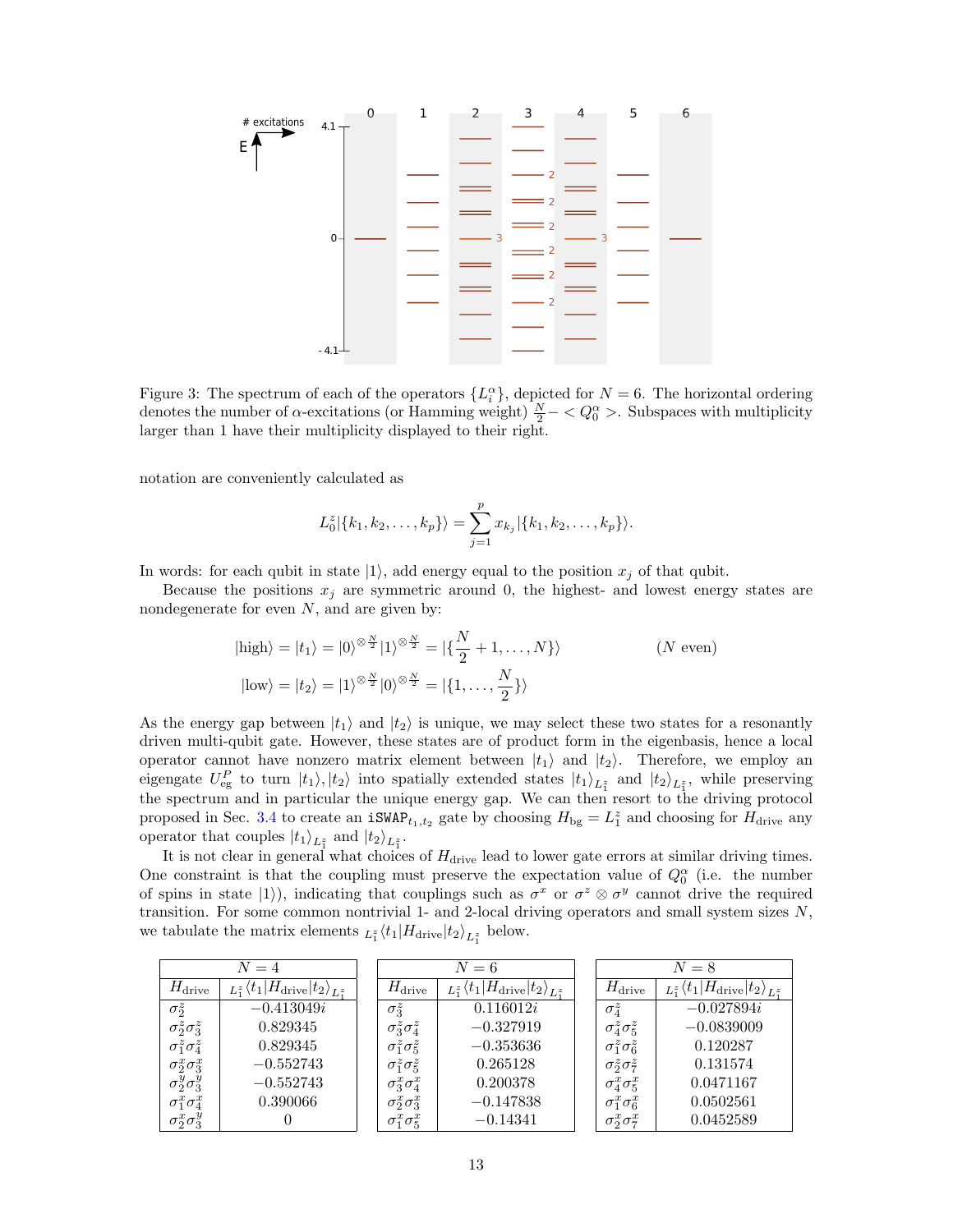#### <span id="page-14-0"></span>4.3 Tracking dynamical phases

As the energies of  $L_1^z$  are sums of single-excitation energies, it is possible to keep track of dynamical phases of individual states efficiently. One could in principle perform an eigengate  $U_{eg}^P$ , drive a transition in time  $t_d$ , and map back to the computational basis using  $(U_{eg}^P)^{\dagger}$ . The accumulated dynamical phases on qubit j is then equal to  $x_j t_d$ , which may be undone by a single-qubit phase gate, or by following the halfway inversion protocol.

### <span id="page-14-1"></span>5 Numerical results

We test our claims by simulating the driving step of our protocol, through numerically solving Schrödinger's equation given by the Hamiltonian

$$
H_P(t) = L_1^z + \Omega_P \cos(\omega t) H_{\text{drive}}.
$$

We consider the cases  $N = 4$  and  $N = 6$ , and two different driving operators  $H_{\text{drive}}$  which fit in the connectivity of the linear chain. The driving frequency  $\omega$  is always chosen to be exactly the energy gap between states  $|t_1\rangle_{L_1^z}$  and  $|t_2\rangle_{L_1^z}$ . Moreover, after fixing the driving time  $t_d$ , we choose  $\Omega_P$  such that a  $\pi$ -rotation occurs between the transitioning states, e.g.  $|_{L_1^z}\langle t_2|H_{\text{drive}}|t_1\rangle_{L_1^z}|\Omega_P\ t_d = \pi$ . Apart from the halfway-inversion, we apply no further optimizations to the protocol.

The results are presented in Fig. [4.](#page-15-0) For extremely short driving times, where  $t_d \approx 1$  such that  $\Omega_P$  is of the order of energy differences of the background Hamiltonian, the gate is highly inaccurate. However, for longer driving times,  $t_d > 10$ , the gate becomes increasingly accurate, with the error decaying roughly as  $t_d^{-2}$  as expected. We also note that the fidelity seems to not strongly depend on the choice of driving operator.

In Fig. [5,](#page-16-0) we depict the effect of the halfway-inversion compared to leaving it out. In the latter case, we undo the accumulated dynamical phases with the operation  $\exp(+i\tilde{L}_0^z t_d)$  after the system is mapped back to the computational basis. The graph shows that the halfway-inversion does not necessarily reduce the error at all times, but dramatically improves the error at very specific times.

We suspect that these specific times are precisely the times where, at the time of the halfway inversion, the relative phases of each two-level system are roughly 0, causing the error's leading order term  $8\sin(nt)(\Omega^2/\delta^2)$  (Eq. [14\)](#page-10-1) to be minimized. We informally check this statement in Fig. [6,](#page-16-1) where the phases corresponding to highly optimal time  $t_d = 11.55$  and local maximum  $t_d = 16.55$ , as well as the point precisely in between, are compared. The circles show the accumulated phase due to  $H_{\text{bg}}$  for the indicated two-level system, with the rightmost point of the circle corresponding to zero phase. Clearly, the optimal timing is associated with near-optimal phase resets, whereas the more erroneous timing shows phases that could contribute a significant error of order  $\Omega^2/\delta^2$ .

#### <span id="page-14-2"></span>5.1 Comparison of gate times

So how do our driving times  $t_d$  compare to other quantum gate times in the same system? A conventional two-qubit gate could be constructed if each of the individual Hamiltonian terms  $h_{ik}P_{ik}$ could be turned on independently. A  $\pi/4$  pulse would suffice to create maximal entanglement, so we require times t such that  $h_{ik}t = \pi/4$ . For  $N = 4$ , the corresponding times t lie between 0.86 and 1.0 for neighbouring qubits, and up to 8.56 for the most distant qubits. These should be compared to the 11.55 units of time required to perform an  $iSWAP_{1100,0011}$  at low error  $\mathcal{E} < 0.001$ . Hence, within the time of our four-qubit iSWAP operation, up to 13 two-qubit gates could be done.

Similarly, for  $N = 6$ , neighbouring qubits could be entangled in times between 0.60 and 0.81, or up to 17.36 to entangle the outermost qubits. This should be compared to the driving time  $t_d = 13.75$  to obtain a driven gate with error  $\mathcal{E} < 0.003$ . Hence, our six-qubit resonant gate takes time equivalent to up to 23 two-qubit gates.

In general, it is unclear how to compare gate times between different gate sets, or how to optimally decompose iSWAP operations into smaller constituents. Turning to the well-studied Toffoli gate, the best bounds we could find are listed in Ref. [\[29\]](#page-20-1), stating that a Toffoli gate on four qubits requires between 8 and 14 CNOT operations. Note that these results assume full connectivity between all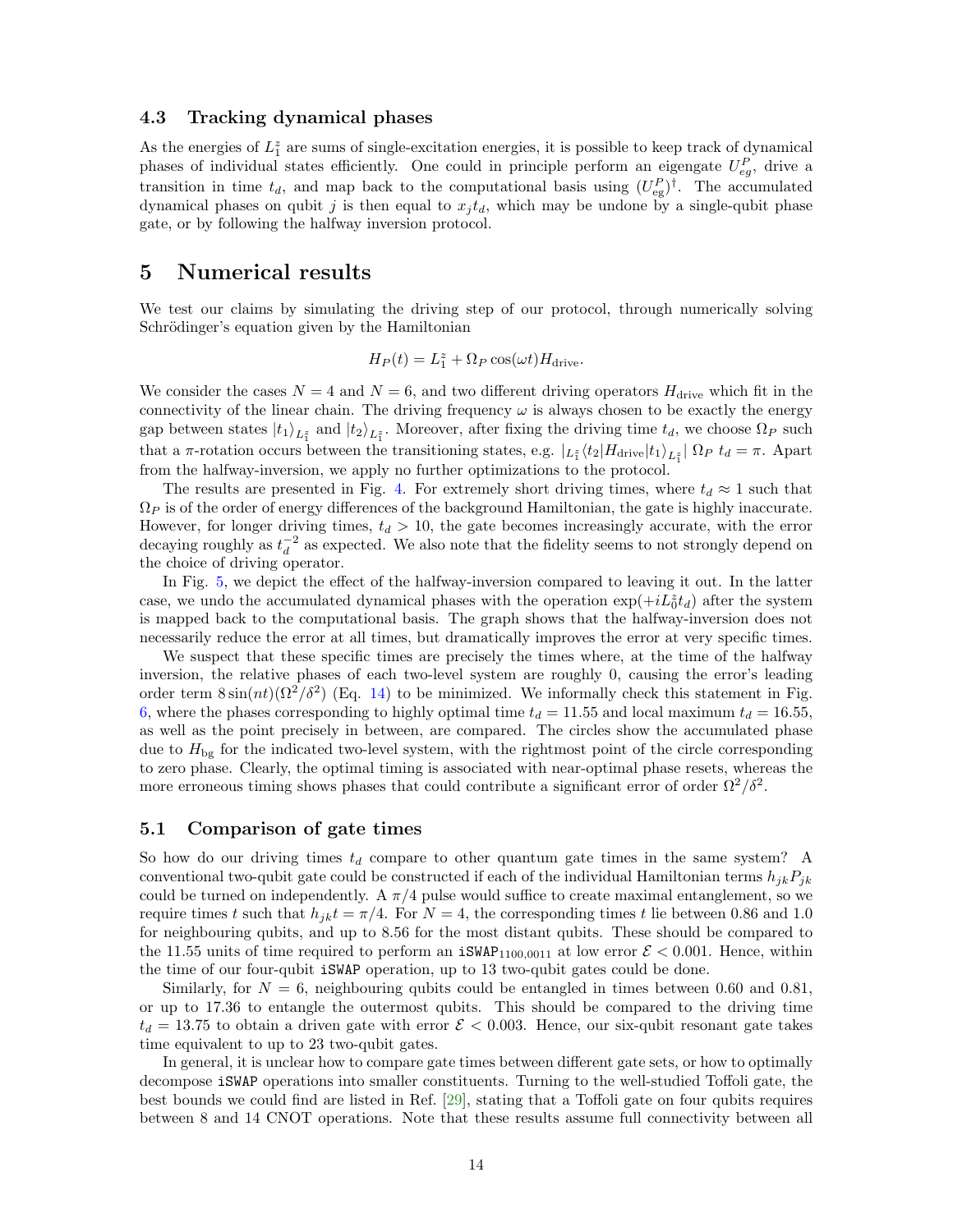

<span id="page-15-0"></span>Figure 4: Gate error due to the resonant driving stage of our protocol, given various gate times and two different choices of  $H_{\text{drive}}$ , for a number of qubits equal to  $N = 4$  (top) and  $N = 6$  (bottom). In these results, we applied the halfway inversion, but no further optimizations. The dashed line follows  $\mathcal{E} = t_d^{-2}$ . Although the fidelity is strongly oscillatory in  $t_d$ , a global tendency towards inverse quadratic decay is clearly visible.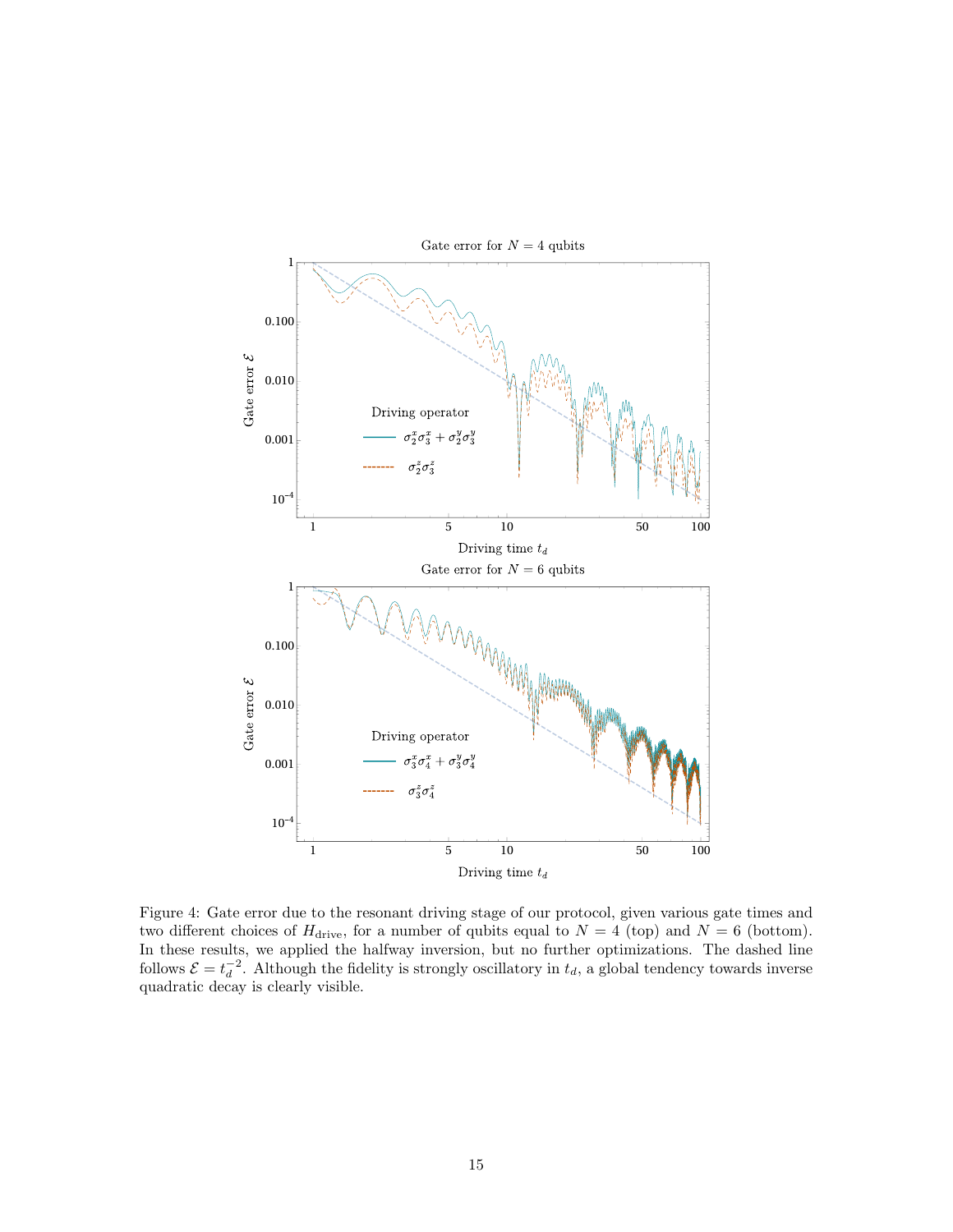

<span id="page-16-0"></span>Figure 5: A comparison of the gate error either with or without a halfway inversion applied, for the case  $N = 4$  and  $H_{\text{drive}} = \sigma_2^z \sigma_3^z$ . The Halfway inversion shows stronger oscillatory behaviour, leading to minima that improve the total protocol fidelity by more than an order of magnitude at equal driving times. The times  $t_d \in \{11.55, 14.05, 16.55\}$  are highlighted with a gray, dotted line.



<span id="page-16-1"></span>Figure 6: For near-resonant two-level systems, the accumulated phases at the time of the halfwaypulse  $(t_d/2)$  affect the fidelity of protocol. In the spectrum of  $L_1^z$  with  $N = 4$  qubits, we select three different energy gaps (indicated by a pair of connected circles, squares or triangles), for which we depict the corresponding relative phases at  $t_d$  as vectors on the unit sphere. A relative phase of 0 corresponds to a vector pointing to the right (dashed lines). At  $t_d = 11.55$ , corresponding to a local minimum of our gate error  $\mathcal{E}$ , all phases are close to zero. On the other hand, at local maximum  $t_d = 16.55$ , the phases are all far from zero. The (non-)alignment of these phases explains the oscillatory behaviour of our protocol's error as a function of time.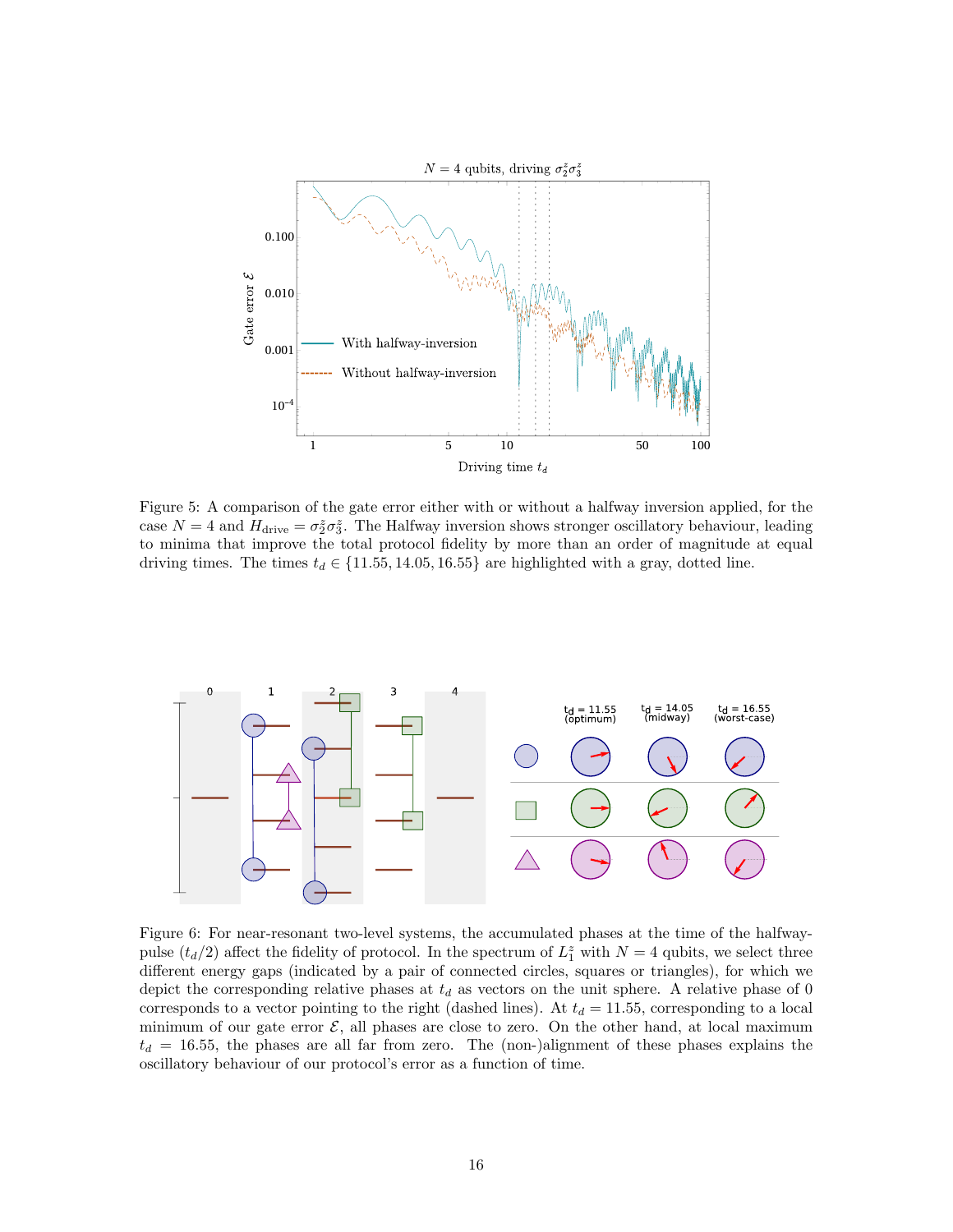qubits, and don't account for the cost of single-qubit gates. For larger numbers of qubits, the CNOT cost is found to scale linearly in  $N$  as long as auxiliary qubits may be used - without auxiliaries, it would be quadratic. Different physical interactions may also lead to different gate counts. For example, Ref. [\[30\]](#page-20-2) finds that constructing a CNOT out of our interaction  $P_{ik}$  requires two  $\pi/4$ pulses, and constructing a mere three-qubit Toffoli using the closely related XY interaction requires as much as ten fundamental entangling operations. We conclude that it is not possible to make a rigorous comparison between different gate sets, but that the duration of our resonantly driven gate is competitive with conventional decompositions, with both approaches having unique advantages and disadvantages depending on the specific implementation.

## <span id="page-17-0"></span>6 Discussion and summary of results

Let us turn back to the checklist presented in the introduction:

 $\blacktriangleleft$  A constantly applied background Hamiltonian  $H_{bq}$  which has a unique energy gap between two eigenstates  $|t_1\rangle_{H_{bg}}$  and  $|t_2\rangle_{H_{bg}}$ .

In this work, we used that both the ground state and the highest energy state of  $L_1^z$  are unique, hence constituting a unique transition. This condition is automatically fulfilled if the system is noninteracting and single-particle energies are non-degenerate. Other Hamiltonians that do not satisfy this sufficient requirement may need manual inspection of their spectrum.

 $\blacktriangleleft$  A driving field  $H_{drive}$  which couples the states  $\ket{\mathrm{t}_1}_{H_{bg}}$  and  $\ket{\mathrm{t}_2}_{H_{bg}}$ , whose amplitude may take the form of a cosine with appropriate frequency.

We found that various 1- and 2-local operators were able to couple eigenstates of  $L_1^z$ . We did not address how these oscillatory driving fields could be physically implemented, which requires specialization to a specific experimental platform.

 $\blacktriangleright$  An operation which maps (any) two computational basis states, call them  $|t_1\rangle$  and  $|t_2\rangle$ , to energy eigenstates  $|t_1\rangle_{H_{bg}}$  and  $|t_2\rangle_{H_{bg}}$  respectively. We also need the inverse of this operation.

We introduced the concept of an *eigengate* which implements a basis transformation between two Hermitian operators. Although not every  $H_{\text{bg}}$  may have a reasonable eigengate, we did find satisfying examples in Polychronakos' model, as well as in a different spin chain model in a previous work [\[10\]](#page-19-0).

The eigengates considered here have the property that the whole eigenbasis undergoes the correct map, but we stress that more general results may be obtained in which only  $|t_1\rangle$  and  $|t_2\rangle$  map to the correct eigenstates.

 $\blacktriangle$  An efficient method to keep track of the dynamical phases due to  $H_{bg}$ .

In an earlier work [\[10\]](#page-19-0), we proposed to tune the Hamiltonian such that all energies were integer multiples of each other, such that all dynamical phases reset after a known time. In this work, we note that for non-interacting many-body systems, the dynamical phases can be efficiently tracked, and may be undone by parallel single-qubit gates if all  $H_{\text{bg}}$  eigenstates can be mapped back to the computational basis. Moreover, the halfway inversion, which maps each state with energy  $E_j$  to a state with energy  $-E_j$  halfway through the protocol, makes sure the dynamical phases cancel. This operation can always be implemented by applying an eigengate for  $H_{\text{bg}}$  twice.

Taking all this together, the result is a highly nonlocal and nontrivial quantum operation formed by a continuous evolution of a Hamiltonian consisting of local operators. A major weakness of this construction is the scaling with larger system sizes: For increasing  $N$ , the matrix elements  $H_{\text{bg}}\langle t_2|H_{\text{drive}}|t_1\rangle_{H_{\text{bg}}}$  become increasingly small, causing the gate time to increase substantially. Therefore, the protocol seems to be competitive with conventional gate decompositions only for intermediate system sizes. It is an interesting open problem to find quantum systems for which these matrix elements remain constant or decay linearly at worst, while still satisfying the other requirements.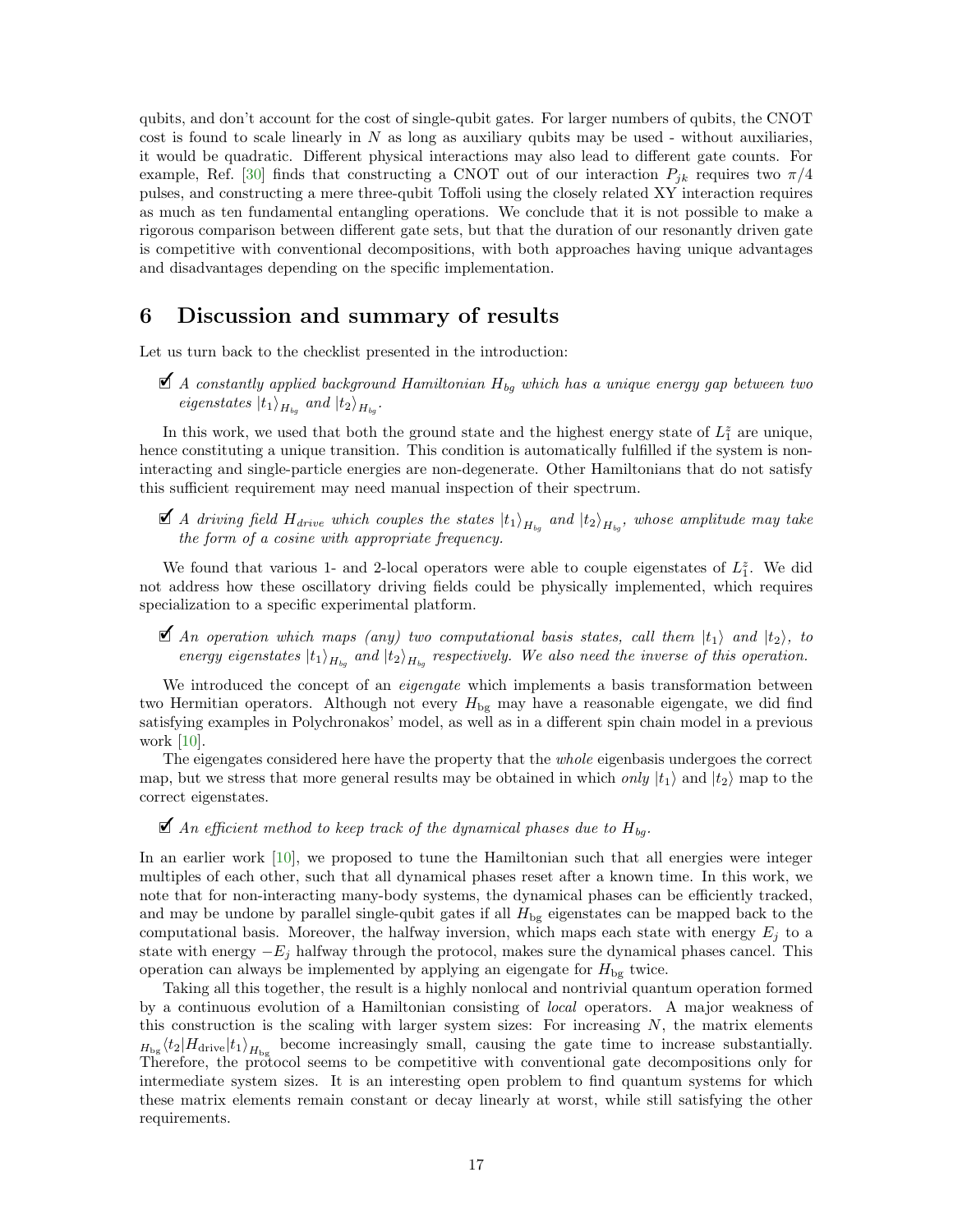## <span id="page-18-0"></span>7 Conclusion

We presented a method to construct interesting gates on multiple qubits through resonant driving, where the resonance selects a unique two-dimensional subspace in which an inversion occurs. The error of the driving stage scales favourably with driving time as  $\mathcal{E} \propto t_d^{-2}$ , but may increase quickly as a function of the number of qubits N, due to the matrix elements  $H_{\text{bg}}\langle t_2|H_{\text{drive}}|t_1\rangle_{H_{\text{bg}}}$  becoming increasingly small. Nonetheless, in small systems, accurate gates can be obtained at driving times competitive with the time taken by conventional sequences of two-qubit gates.

Moreover, we introduced the eigengate which maps the computational basis to the eigenbasis of some operator. This proves useful by making the resonant transitions between eigenstates relevant to quantum information processing, and as a Hahn echo which undoes dynamical phases accumulated due to a background Hamiltonian. We believe both the eigengate and our perspective on resonant driving may be of independent interest for other applications. We identified Polychronakos' model to feature an analytical eigengate as well as all the other requirements of our protocol, and showed numerically that the protocol does indeed work for small systems of size  $N = 4$  and  $N = 6$ .

## Acknowledgements

We would like to thank Holger Frahm for pointing us to Polychronakos' model and Ref. [\[18\]](#page-19-8). This research was sponsored by the QM&QI grant of the University of Amsterdam, supporting QuSoft.

## References

- <span id="page-18-1"></span>[1] D. Griffiths. Introduction to Quantum Mechanics. Pearson International Edition. Pearson Prentice Hall (2005). ISBN 978-0-13-111892-8.
- <span id="page-18-2"></span>[2] M. Wollenhaupt, T. Bayer, and T. Baumert. Control of Ultrafast Electron Dynamics with Shaped Femtosecond Laser Pulses: From Atoms to Solids. In M. Kitzler and S. Gräfe (editors), Ultrafast Dynamics Driven by Intense Light Pulses: From Atoms to Solids, from Lasers to Intense X-Rays, Springer Series on Atomic, Optical, and Plasma Physics, pages 63–122. Springer International Publishing, Cham (2016). ISBN 978-3-319-20173-3. doi:10.1007/978-3-319-20173-3 4.
- <span id="page-18-3"></span>[3] D. G. Cory, A. F. Fahmy, and T. F. Havel. *Ensemble quantum computing by NMR spectroscopy*. Proceedings of the National Academy of Sciences, 94, 5, 1634–1639 (1997). doi:10.1073/pnas. 94.5.1634.
- [4] J. J. Garcia-Ripoll, P. Zoller, and J. I. Cirac. Fast and robust two-qubit gates for scalable ion trap quantum computing. Physical Review Letters, 91, 15 (2003). doi:10.1103/PhysRevLett.91. 157901.
- [5] J. M. Gambetta, J. M. Chow, and M. Steffen. Building logical qubits in a superconducting quantum computing system. npj Quantum Information, 3, 1, 2 (2017). doi:10.1038/ s41534-016-0004-0.
- <span id="page-18-4"></span>[6] D. M. Zajac, A. J. Sigillito, M. Russ, F. Borjans, J. M. Taylor, G. Burkard, and J. R. Petta. Resonantly driven CNOT gate for electron spins. Science, 359, 6374, 439–442 (2018). doi: 10.1126/science.aao5965.
- <span id="page-18-5"></span>[7] J. Preskill. Sufficient condition on noise correlations for scalable quantum computing. Quantum Information and Computation, 13, 3–4 (2013).
- <span id="page-18-6"></span>[8] A. P. Polychronakos. Lattice Integrable Systems of Haldane-Shastry Type. Physical Review Letters, 70, 15, 2329–2331 (1993). doi:10.1103/PhysRevLett.70.2329.
- <span id="page-18-7"></span>[9] J. Preskill. Quantum Computing in the NISQ era and beyond. Quantum, 2, 79 (2018). doi: 10.22331/q-2018-08-06-79.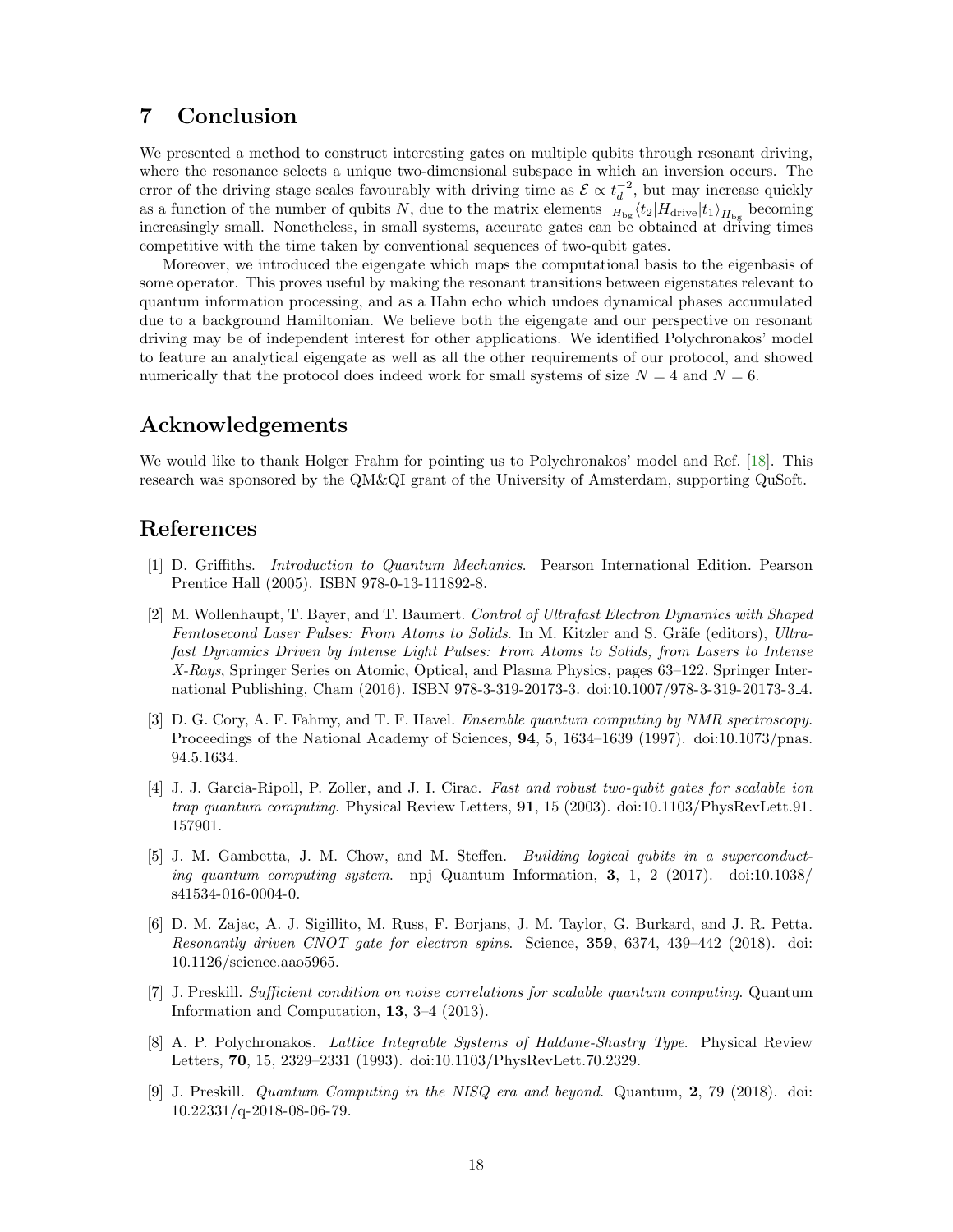- <span id="page-19-0"></span>[10] K. Groenland and K. Schoutens. Many-body strategies for multiqubit gates: Quantum control through Krawtchouk-chain dynamics. Physical Review A,  $97, 4, 042321$  (2018). doi:10.1103/ PhysRevA.97.042321.
- <span id="page-19-1"></span>[11] D. Burgarth, K. Maruyama, M. Murphy, S. Montangero, T. Calarco, F. Nori, and M. B. Plenio. Scalable quantum computation via local control of only two qubits. Physical Review A, 81, 4 (2010). doi:10.1103/PhysRevA.81.040303.
- <span id="page-19-2"></span>[12] A. Kay and P. J. Pemberton-Ross. Computation on Spin Chains with Limited Access. Physical Review A, 81, 1 (2010). doi:10.1103/PhysRevA.81.010301.
- <span id="page-19-3"></span>[13] F. T. Chong, D. Franklin, and M. Martonosi. Programming languages and compiler design for realistic quantum hardware. Nature, 549, 7671, 180–187 (2017). doi:10.1038/nature23459.
- <span id="page-19-4"></span>[14] M. Christandl, N. Datta, A. Ekert, and A. J. Landahl. Perfect State Transfer in Quantum Spin Networks. Physical Review Letters, 92, 18, 187902 (2004). doi:10.1103/PhysRevLett.92.187902.
- <span id="page-19-5"></span>[15] S. Bose. Quantum Communication through Spin Chain Dynamics: An Introductory Overview. Contemporary Physics, 48, 1, 13–30 (2007). doi:10.1080/00107510701342313.
- <span id="page-19-6"></span>[16] E. K. Irish, J. Gea-Banacloche, I. Martin, and K. C. Schwab. Dynamics of a two-level system strongly coupled to a high-frequency quantum oscillator. Physical Review B,  $72$ , 19 (2005). doi:10.1103/PhysRevB.72.195410.
- <span id="page-19-7"></span>[17] Y. Wu and X. Yang. Strong-Coupling Theory of Periodically Driven Two-Level Systems. Physical Review Letters, 98, 1, 013601 (2007). doi:10.1103/PhysRevLett.98.013601.
- <span id="page-19-8"></span>[18] H. Frahm. Spectrum of a spin chain with inverse square exchange. Journal of Physics A: Mathematical and General, **26**, 10 (1993). doi:10.1088/0305-4470/26/10/002.
- <span id="page-19-9"></span>[19] F. D. M. Haldane. Exact jastrow-gutzwiller resonating-valence-bond ground state of the spin-1/2 antiferromagnetic heisenberg chain with  $1/r^2$  exchange. Physical Review Letters, 60, 7, 635–638 (1988). doi:10.1103/PhysRevLett.60.635.
- [20] B. S. Shastry. *Exact solution of an*  $S=1/2$  *Heisenberg antiferromagnetic chain with long-ranged* interactions. Physical Review Letters, 60, 7, 639–642 (1988). doi:10.1103/PhysRevLett.60.639.
- <span id="page-19-10"></span>[21] F. D. M. Haldane, Z. N. C. Ha, J. C. Talstra, D. Bernard, and V. Pasquier. *Yangian sym*metry of integrable quantum chains with long-range interactions and a new description of states in conformal field theory. Physical Review Letters, 69, 14, 2021–2025 (1992). doi: 10.1103/PhysRevLett.69.2021.
- <span id="page-19-11"></span>[22] F. Calogero. Solution of a Three-Body Problem in One Dimension. Journal of Mathematical Physics, 10, 12, 2191–2196 (1969). doi:10.1063/1.1664820.
- [23] F. Calogero. Ground State of a One-Dimensional N-Body System. Journal of Mathematical Physics, 10, 12, 2197–2200 (1969). doi:10.1063/1.1664821.
- [24] F. Calogero. Solution of the One-Dimensional N-Body Problems with Quadratic and/or Inversely Quadratic Pair Potentials. Journal of Mathematical Physics, 12, 3, 419–436 (1971). doi:10.1063/1.1665604.
- [25] B. Sutherland. Exact Results for a Quantum Many-Body Problem in One Dimension. Physical Review A, 4, 5, 2019–2021 (1971). doi:10.1103/PhysRevA.4.2019.
- [26] B. Sutherland. Exact Results for a Quantum Many-Body Problem in One Dimension. II. Physical Review A, 5, 3, 1372–1376 (1972). doi:10.1103/PhysRevA.5.1372.
- [27] B. Sutherland. Exact Ground-State Wave Function for a One-Dimensional Plasma. Physical Review Letters, 34, 17, 1083–1085 (1975). doi:10.1103/PhysRevLett.34.1083.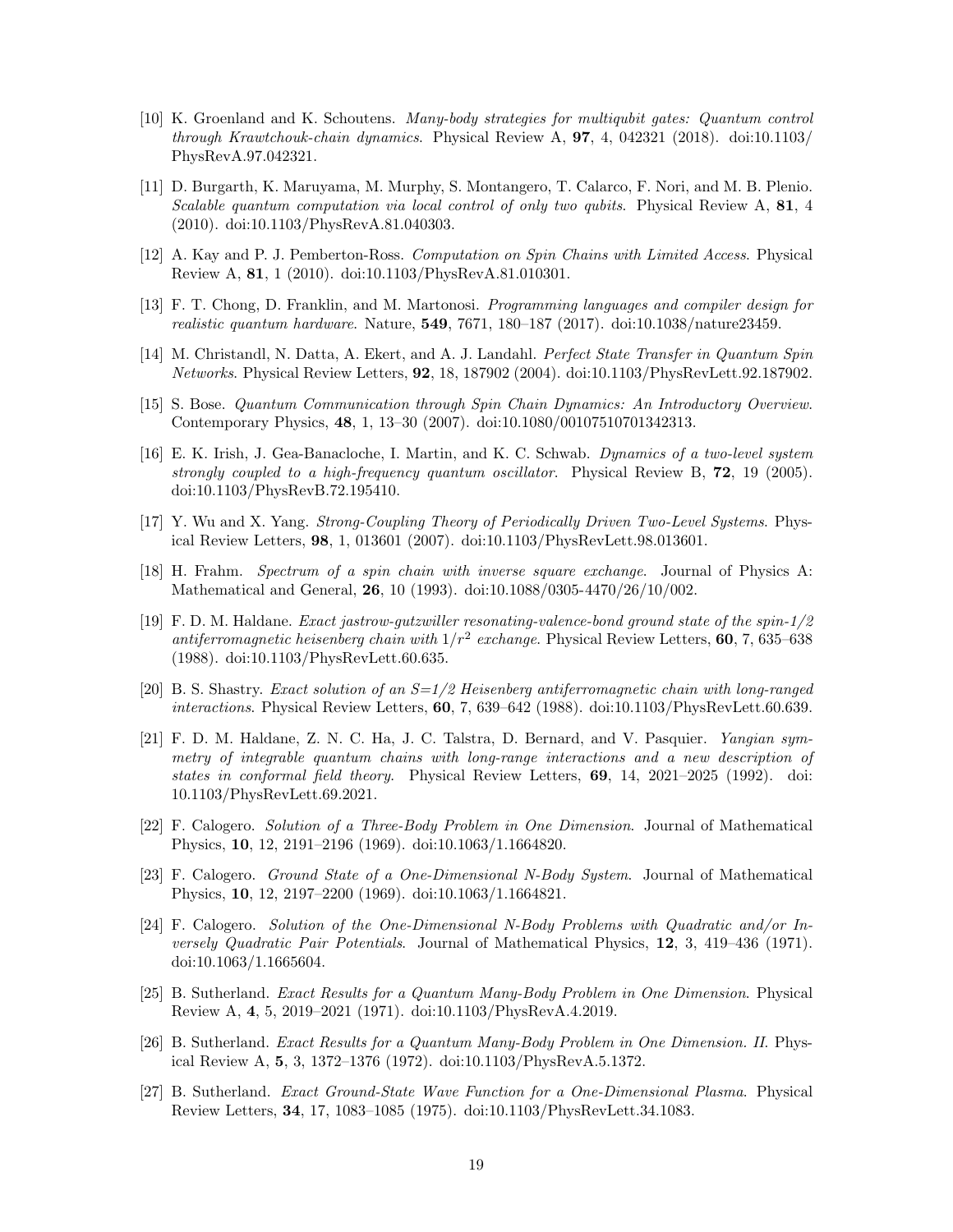- <span id="page-20-0"></span>[28] J. Moser. Dynamical systems, theory and applications; Proceedings of the Battelle Rencontres, Seattle, Wash., July 8-August 16, 1974. In Dynamical Systems, Theory and Applications, volume 38 (1975). doi:10.1007/3-540-07171-7.
- <span id="page-20-1"></span>[29] V. V. Shende and I. L. Markov. On the CNOT-cost of TOFFOLI gates. Quantum Information and Computation, 9, 5&6, 0463–0486 (2009). doi:https://doi.org/10.26421/QIC9.5-6.
- <span id="page-20-2"></span>[30] N. Schuch and J. Siewert. Natural two-qubit gate for quantum computation using the XY interaction. Physical Review A, 67, 3 (2003). doi:10.1103/PhysRevA.67.032301.